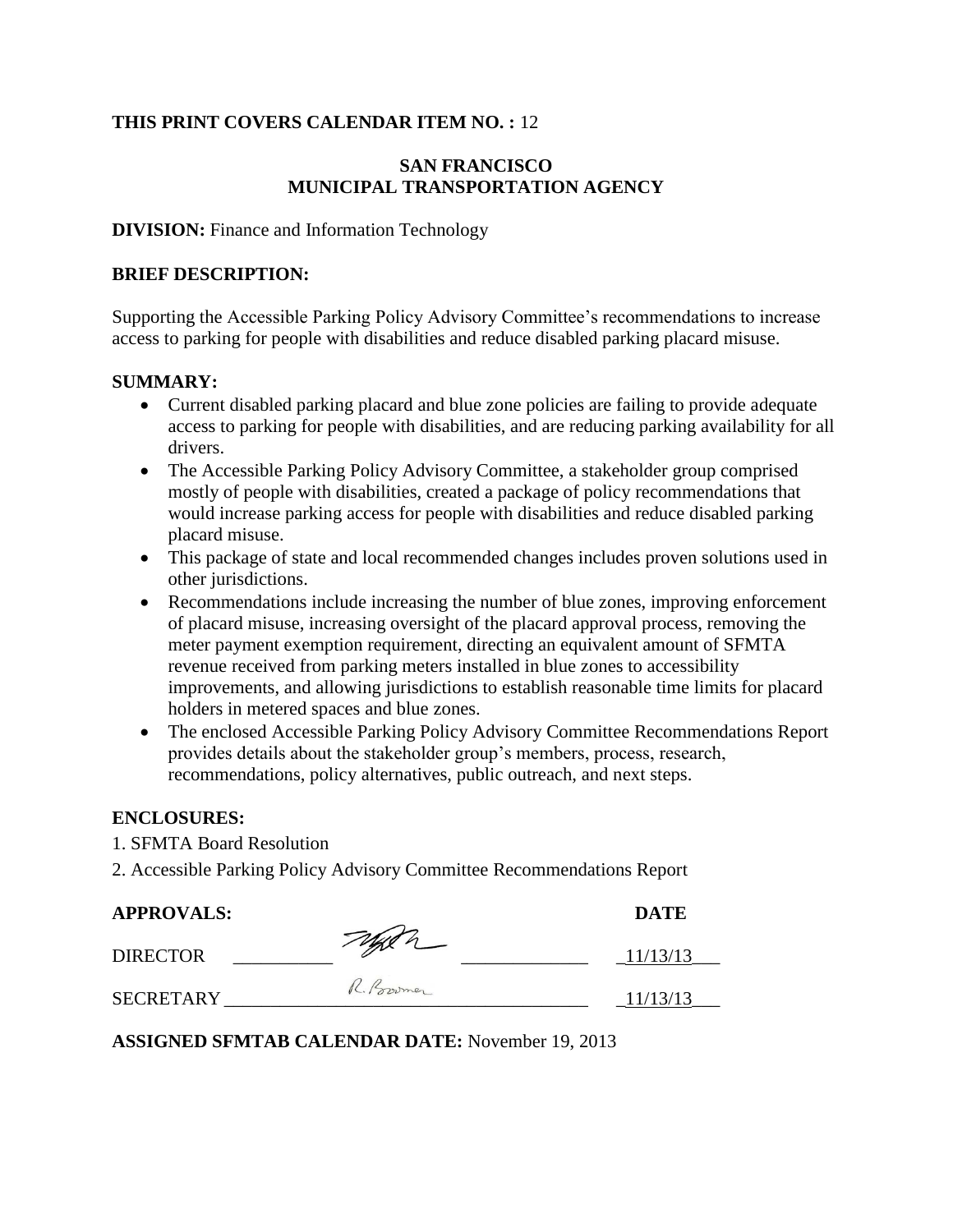#### **PAGE . 2.**

#### **PURPOSE**

Supporting the Accessible Parking Policy Advisory Committee's recommendations to increase access to parking for people with disabilities and reduce disabled parking placard misuse.

#### **GOAL**

Supporting the Accessible Parking Policy Advisory Committee recommendations will further the following goals of the Strategic Plan:

Goal 1 – Create a safer transportation experience for everyone Goal 3 – Improve the environment and quality of life in San Francisco

#### **DESCRIPTION**

On a daily basis, people with disabilities have trouble finding parking in San Francisco, making it more difficult to access their destinations. Current disabled parking placard and blue zone policies are failing to increase access to parking for people with disabilities, and are reducing parking availability for all drivers.

California is one of only five states that require all local jurisdictions to exempt disabled parking placard holders from both meter payment and time limits. The California Department of Motor Vehicles issues placards, but has limited resources to track and verify the medical providers who certify applicants' eligibility for these placards.

San Francisco now has twice as many disabled parking placards as metered spaces, with 67,500 placards issued to San Franciscans compared with 29,200 metered spaces and 700 unmetered onstreet blue zones. An additional 454,000 placards are issued to people in the other eight Bay Area counties, many of whom drive to San Francisco. A 2008 SFMTA survey found that 57% of placards displayed on vehicles downtown were issued to people outside of San Francisco.

Legitimate placards are often misused by people to whom a placard was not issued to, increasing the overall rate of use. Many blue zones and metered parking spaces are occupied all day by vehicles displaying placards, decreasing access to parking for those who need it.

The SFMTA has a team of parking control officers dedicated solely to investigating placard misuse, confiscating roughly 1,800 placards per year. However, placard holders can use their placards no matter whose vehicle they drive or ride in, so proving the misuse of legitimate placards is highly labor intensive. None of the 11 cities studied nationwide has been able to significantly reduce placard misuse through increased enforcement alone.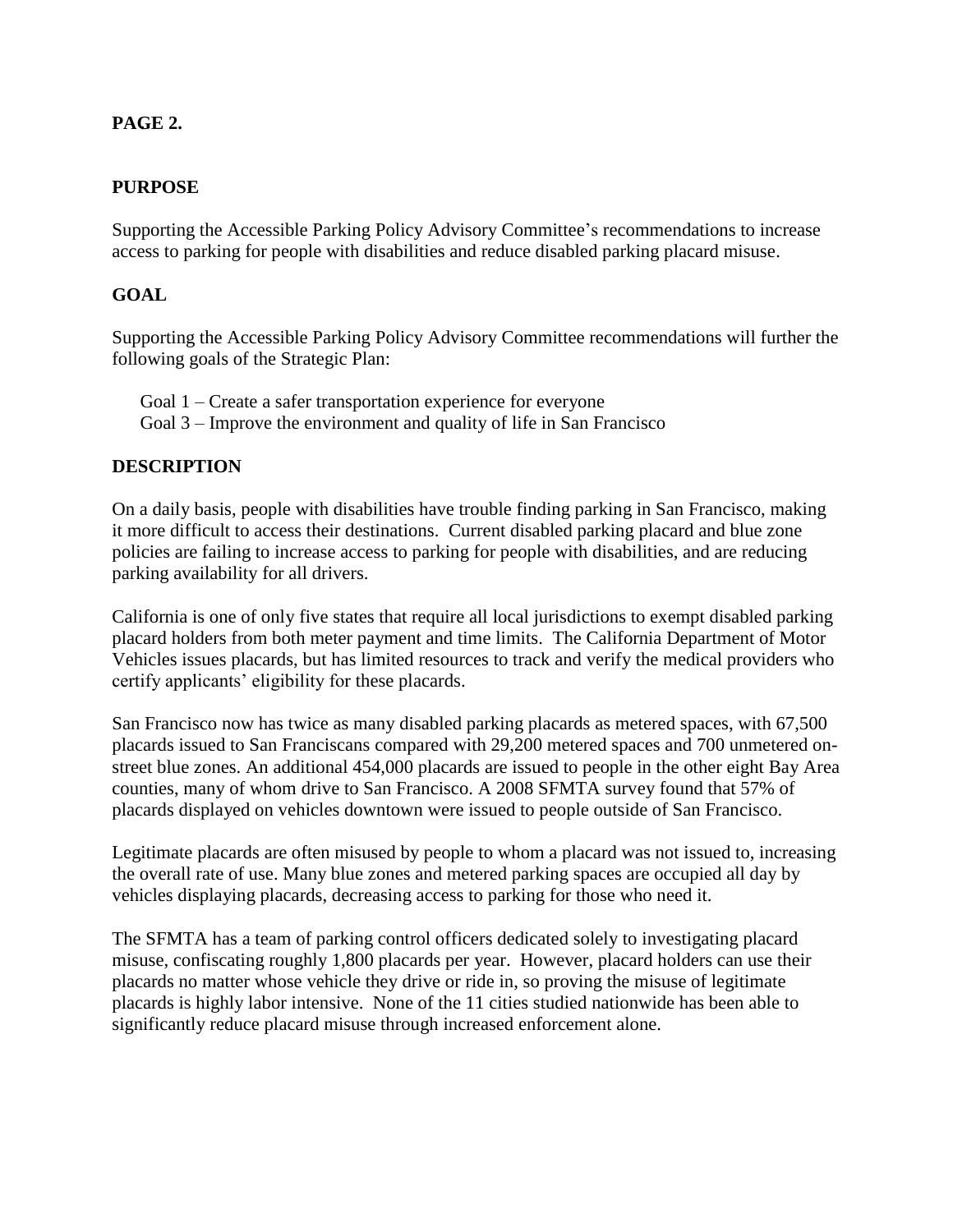#### **PAGE . 3.**

In October 2012, the SFMTA and the Mayor's Office on Disability convened the Accessible Parking Policy Advisory Committee, a stakeholder group comprised mostly of disability rights advocates, many of whom were placard holders. After six months of collaborative work, the group came to a broad consensus on a package of policy recommendations to increase access to parking for people with disabilities and reduce disabled parking placard misuse. Some policy changes are local *(SF)* and some require state *(CA)* law change. The Committee's recommendations follow.

1. INCREASE BLUE ZONES: To reserve more parking spaces for people with disabilities, the equivalent of four percent of metered parking spaces should be designated blue zones, representing a 70 percent increase (equivalent to roughly 470 blue zoned spaces) beyond what is in place today. The Mayor's Office on Disability and the SFMTA should reevaluate San Francisco's blue zone placement guidelines to make it possible to designate more blue zones in more locations. *(SF)*

2. IMPROVE ENFORCEMENT OF PLACARD MISUSE: To reduce fraudulent disabled parking placard use, the SFMTA should develop placard enforcement improvements, such as increasing the number of parking control officers that investigate and enforce placard misuse, increasing sting operations, and other enforcement options. *(SF)* The DMV should make placard holder photos available to parking control officers. *(CA)*

3. INCREASE OVERSIGHT OF PLACARD APPROVALS: To increase transparency and accountability of medical provider certifications, the DMV should develop and maintain a database to track medical providers who certify placards, and should take steps to ensure that these providers are legitimate by verifying the providers' signatures and any applicable licenses. The existing DMV placard application eligibility criteria should be clarified to ensure that placards are issued to people with a functional need for them. *(CA)*

4. ALLOW JURISDICTIONS TO REMOVE THE METER PAYMENT EXEMPTION: In order to reduce placard misuse and improve parking access, state law should allow local jurisdictions to require parking meter payment for vehicles displaying placards. Based on experiences in other cities, requiring everyone to pay at the meter is the most effective way to reduce placard fraud and make parking spaces more available. Requiring payment should only be allowed as an option in those jurisdictions that offer accessible payment options. This recommendation increases local control, allowing communities to decide what makes sense for them. *(CA)*

#### 5. DIRECT AN EQUIVALENT AMOUNT OF REVENUE TO ACCESSIBILITY

IMPROVEMENTS: To further San Francisco's significant work to make its public rights-of-way increasingly accessible, the SFMTA should designate an amount equivalent to the revenue received from payment at metered blue zones for accessibility improvements that would enhance mobility for people with disabilities. *(SF)*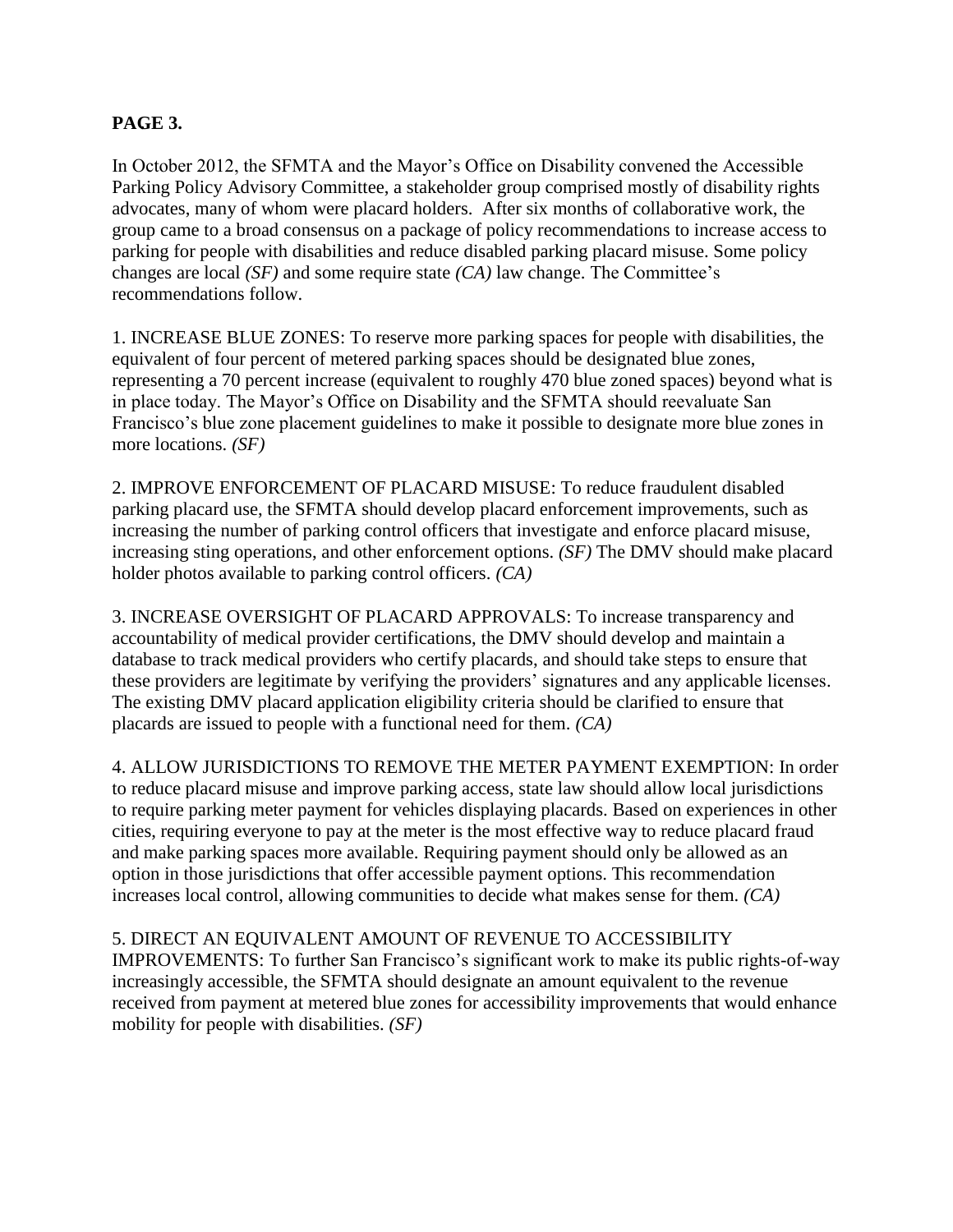#### **PAGE 4.**

6. ALLOW LOCAL JURISDICTIONS TO ESTABLISH REASONABLE TIME LIMITS: In order to increase the availability of parking, state law should allow local jurisdictions to establish time limits for placard holders to park at regular and blue zone meters, provided that time limits are no shorter than four hours. State law should also permit jurisdictions to require time limits in green short-term parking zones, no shorter than 30 minutes, not including time spent getting in and out of the vehicle. Paid for by qualifying merchants, green zones are intended to support local business and reduce double-parking, but are rendered ineffective without vehicle turnover. *(CA)*

The Accessible Parking Policy Advisory Committee's recommendations are based on proven solutions long used in jurisdictions in other states across the U.S. In California, however, San Francisco is taking the lead on this issue. Cities across California have struggled with disabled parking placard misuse and providing parking access for people with disabilities. No other California city has undertaken a comprehensive stakeholder process like the Accessible Parking Policy Advisory Committee, and these cities are tracking San Francisco's progress closely. The League of California Cities Transportation, Communications and Public Works Policy Committee has provided conceptual support for the recommended state law changes and directed League staff to continue working on the issue.

#### **ALTERNATIVES CONSIDERED**

During its six months of work, the Committee reviewed numerous approaches to increasing parking accessibility and decreasing disabled parking placard misuse. After defining the problem, establishing criteria, and reviewing extensive research, the Committee identified 20 policy alternatives for evaluation. After analyzing each alternative, the Committee concluded that this package of recommendations would increase access to parking for people with disabilities, and that only a multifaceted approach would work. Most ideas posed by members of the public during extensive outreach have been carefully considered by the committee.

#### **FUNDING IMPACT**

The primary goal of the Accessible Parking Policy Advisory Committee's recommendations is to increase access to parking for people with disabilities. A full funding estimate is pending any state law changes and specific local regulations enacted in response to any changes to state law.

#### **OUTREACH**

For the last six months, the Mayor's Office on Disability, the SFMTA, and members of the Accessible Parking Policy Advisory Committee have conducted significant stakeholder outreach, conducting over 20 stakeholder presentations, including 11 presentations to disability and senior groups and the SFMTA's Citizen's Advisory Council. In addition, two widely publicized community forums were dedicated solely to the Committee's recommendations: one hosted by the Mayor's Office on Disability and the SFMTA, and the other hosted by the FDR Democratic Club.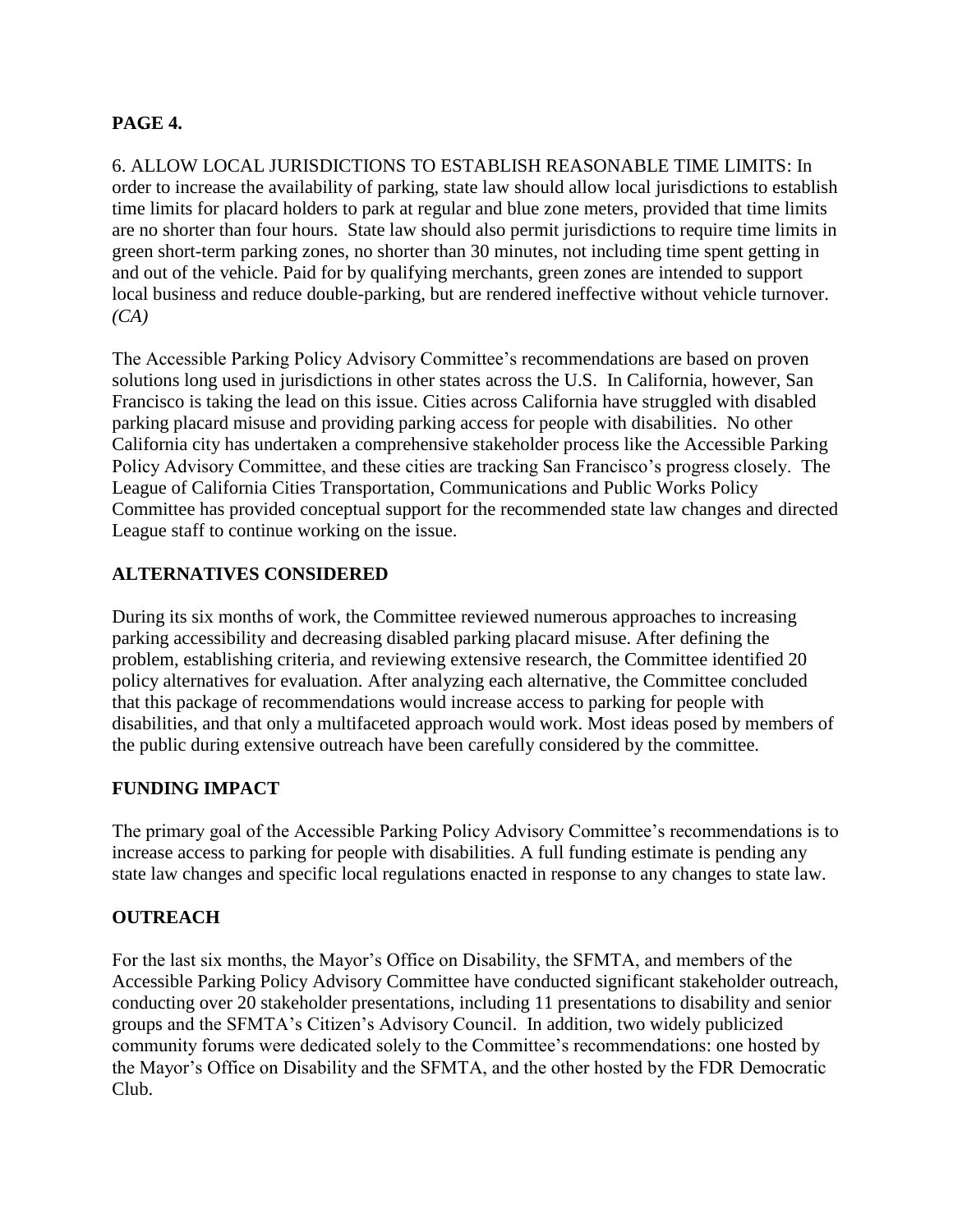#### **PAGE . 5.**

The following organizations have sent letters of support or voted to support the Accessible Parking Policy Advisory Committee's recommendations: Small Business Commission; SPUR Transportation Policy Board; SFMTA Citizens Advisory Council; San Francisco Chamber of Commerce; and the Building Owners and Managers Association of San Francisco.

#### **OTHER APPROVALS RECEIVED OR STILL REQUIRED**

The San Francisco Board of Supervisors will consider a similar resolution of support in December, and the San Francisco County Transportation Authority's Board of Commissioners will consider the recommendations as part of their state legislative agenda.

With this evidence of local support, the SFMTA and the Mayor's Office on Disability plan to pursue obtaining a state legislative sponsor in fall 2013. At the earliest, a bill could be introduced in early 2014 and go into effect in January 2015. In addition to making changes to the DMV placard issuance process, the state law changes would authorize, but not require, qualifying local jurisdictions to require parking meter payment and impose reasonable time limits for parking by placard holders.

After achieving changes to state law, the SFMTA and the Mayor's Office on Disability would return to the community for additional input prior to establishing local time limits and meter payment requirements. This would provide an additional opportunity to hone the policies in response to public feedback. Some issues that could be addressed during this phase include impacts on low income drivers with disabilities and the needs of people with disabilities who commute by automobile and need to park on the street.

#### **RECOMMENDATION**

The SFMTA Board of Directors should support the Accessible Parking Policy Advisory Committee recommendations to increase access to parking for people with disabilities and reduce disabled parking placard misuse.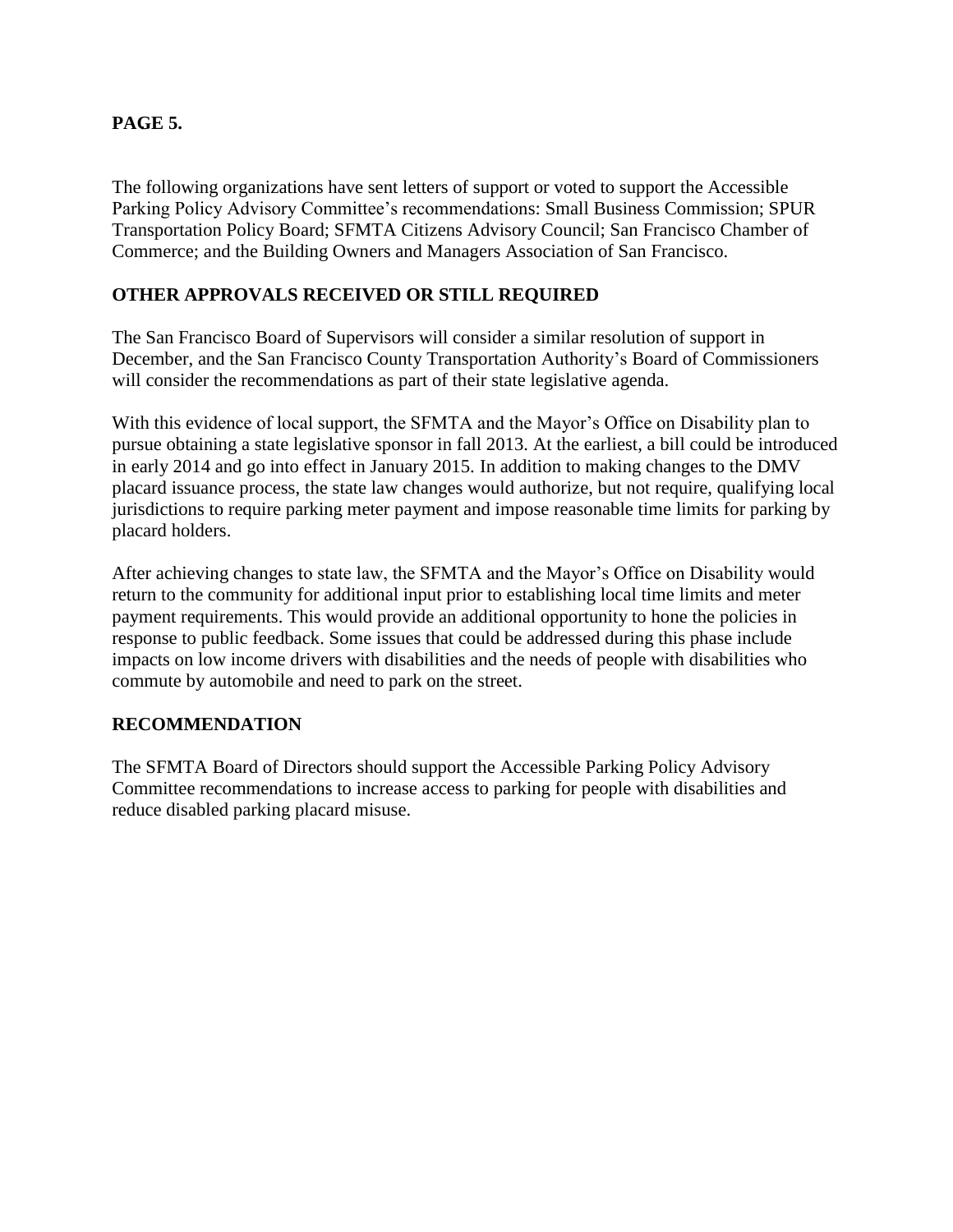#### SAN FRANCISCO MUNICIPAL TRANSPORTATION AGENCY BOARD OF DIRECTORS

#### RESOLUTION No.

WHEREAS, Current disabled parking placard and blue zone policies are failing to increase access to parking for people with disabilities, and are reducing parking availability for all drivers; and,

WHEREAS, San Francisco now has twice as many disabled parking placards as metered spaces, with 67,500 placards issued to San Franciscans compared with 29,200 metered spaces and just 700 unmetered on-street blue zones; and,

WHEREAS, California is just one of five states that requires all local jurisdictions to exempt disabled parking placard holders from both meter payment and time limits; and,

WHEREAS, Legitimate placards are often misused by people to whom a placard was not issued to, increasing the overall rate of use and reducing available parking for those who need it; and,

WHEREAS, Increased enforcement of placard misuse alone has not been able to significantly reduce misuse, even in cities that have had aggressive enforcement programs; and,

WHEREAS, The City's Accessible Parking Policy Advisory Committee, a stakeholder group comprised mostly of disability rights advocates, came to a broad consensus on a package of recommendations to increase access to parking for people with disabilities and reduce disabled parking placard misuse; and,

WHEREAS, The Committee's recommendations reflect proven solutions from jurisdictions across the country; and,

WHEREAS, Members of the Accessible Parking Policy Advisory Committee have conducted significant public outreach regarding their recommendations; and,

WHEREAS, The Accessible Parking Policy Advisory Committee recommended a package of recommendations including state and local law changes; and,

WHEREAS, The Accessible Parking Policy Advisory Committee recommended the following changes that are under local control: increasing the number of designated blue zones to the equivalent of four percent of metered parking spaces, reevaluating San Francisco's blue zone placement guidelines to make it possible to designate more blue zones in more locations, improving disabled parking placard misuse enforcement, increasing oversight of medical providers who certify placard applications, and directing an equivalent amount of future revenue received from parking at metered blue zones to accessibility improvements; and the following Committee recommendations would require a change to state law: improving DMV oversight of medical provider certifications by developing and maintaining a database to track and verify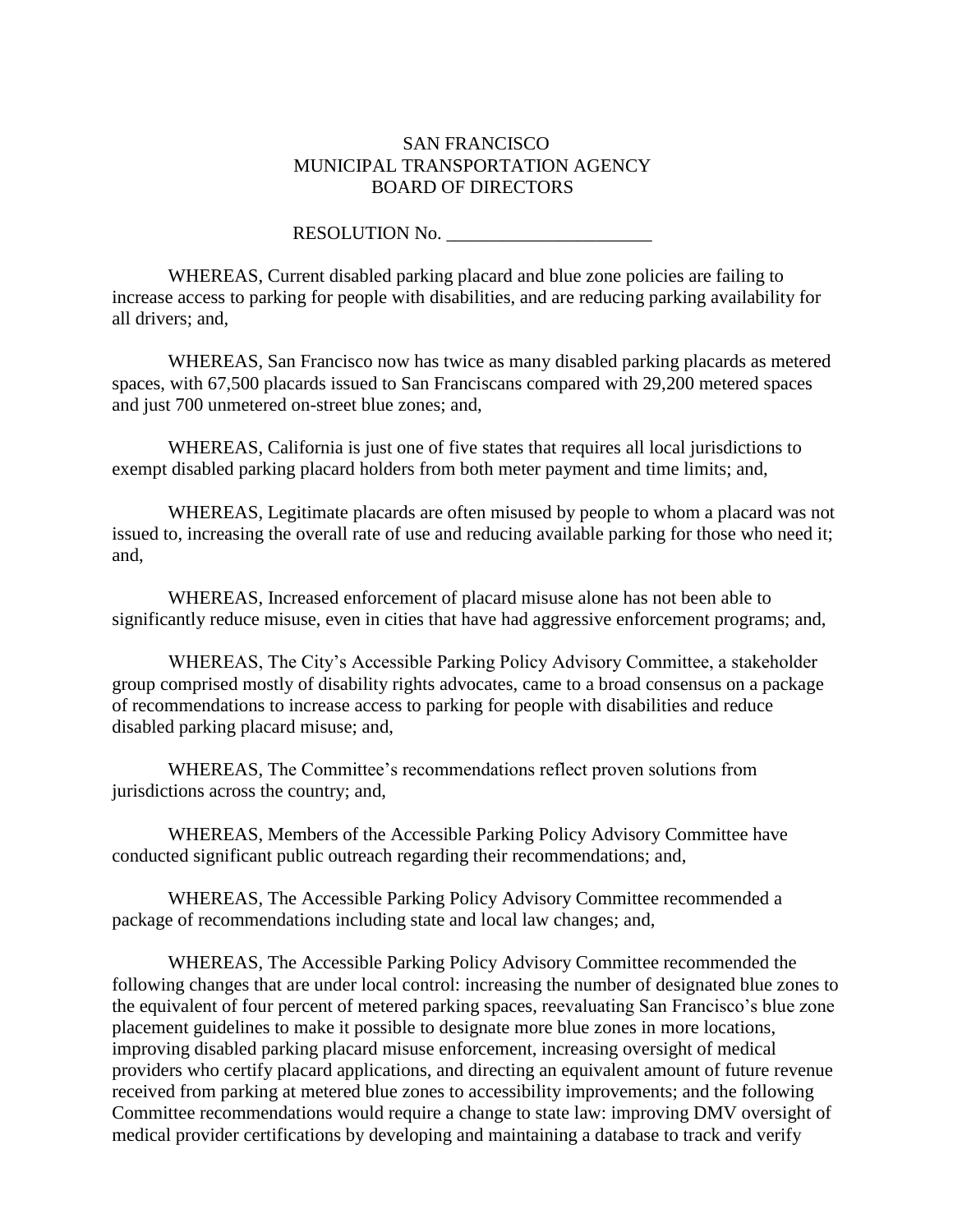medical providers who certify placard applications, clarifying existing DMV placard application eligibility criteria to ensure that placards are issued to people with a functional need for them, requiring that placard holder photos be made available to placard enforcement personnel, allowing local jurisdictions with accessible payment options to require parking meter payment for vehicles displaying placards, and allowing local jurisdictions the option of establishing time limits of no shorter than four hours for placard holders to park at regular and blue zone meters, and no shorter than 30 minutes to park in green zones; therefore, be it

RESOLVED, That the San Francisco Municipal Transportation Agency Board of Directors supports the Accessible Parking Policy Advisory Committee's recommendations to increase access to parking for people with disabilities and reduce disabled parking placard misuse.

I certify that the foregoing resolution was adopted by the San Francisco Municipal Transportation Agency Board of Directors at its meeting of November 19, 2013.

> Secretary to the Board of Directors San Francisco Municipal Transportation Agency

 $\overline{\phantom{a}}$  ,  $\overline{\phantom{a}}$  ,  $\overline{\phantom{a}}$  ,  $\overline{\phantom{a}}$  ,  $\overline{\phantom{a}}$  ,  $\overline{\phantom{a}}$  ,  $\overline{\phantom{a}}$  ,  $\overline{\phantom{a}}$  ,  $\overline{\phantom{a}}$  ,  $\overline{\phantom{a}}$  ,  $\overline{\phantom{a}}$  ,  $\overline{\phantom{a}}$  ,  $\overline{\phantom{a}}$  ,  $\overline{\phantom{a}}$  ,  $\overline{\phantom{a}}$  ,  $\overline{\phantom{a}}$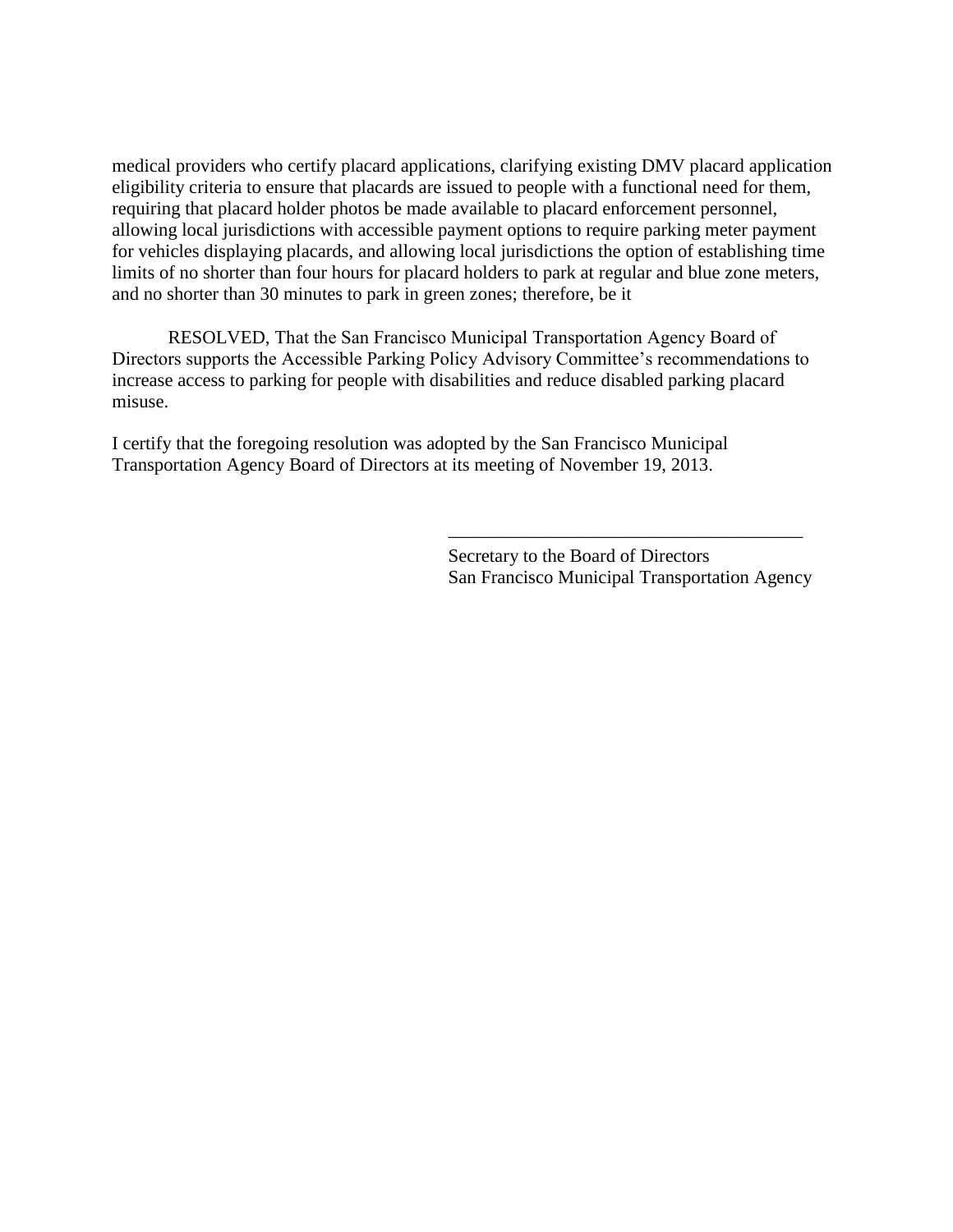# **Accessible Parking Policy Advisory Committee Recommendations Report**

#### **Updated October 29, 2013**

## **Executive summary**

On a daily basis, people with disabilities have trouble finding parking in San Francisco, making it more difficult to access their destinations. Current disabled parking placard and blue zone policies are failing to increase access for people with disabilities, reducing parking availability for all drivers. The City's Accessible Parking Policy Advisory Committee worked together to find a better solution.

In October 2012, the San Francisco Municipal Transportation Agency (SFMTA) and the Mayor's Office on Disability brought together the Accessible Parking Policy Advisory Committee, a stakeholder group comprised mostly of disability rights advocates. After six months of collaborative work, the group came to a broad consensus on a package of policy recommendations to increase access to street parking and reduce disabled parking placard misuse.

The Mayor's Office on Disability, the SFMTA, and members of the Accessible Parking Policy Advisory Committee are conducting significant stakeholder outreach regarding these recommendations. Outreach began in May 2013. At the same time, the SFMTA has taken steps towards implementing the recommendations that are under local control. Local recommendations including increasing the number of blue zones and improving disabled parking placard misuse enforcement. Other recommendations require changes at the state level. These include improving the DMV's oversight of placard approvals and allowing qualified jurisdictions the option of requiring meter payment and four-hour time limits for placard holders.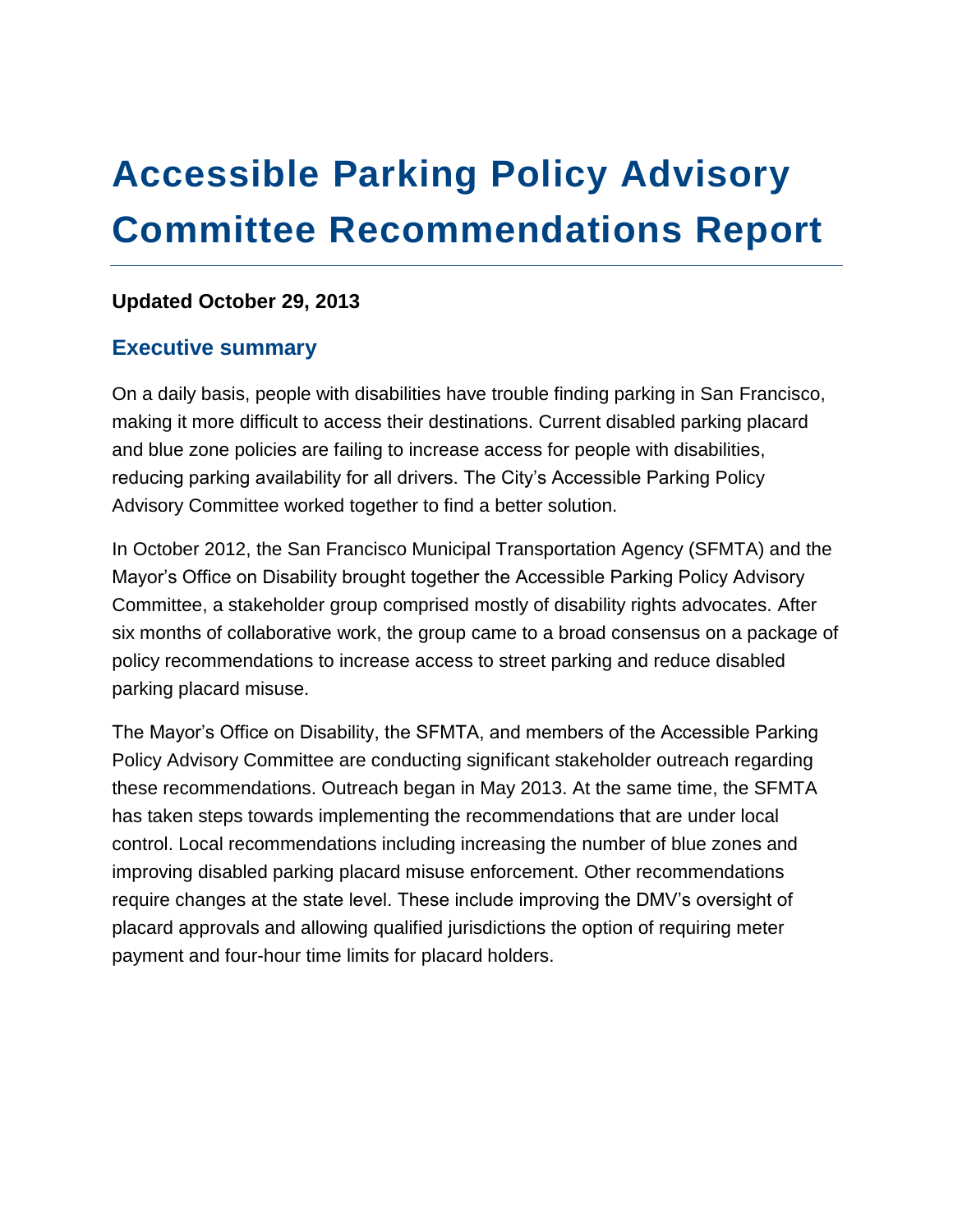## **Table of contents**

| End notes: URLs for links in document  Error! Bookmark not defined. |  |
|---------------------------------------------------------------------|--|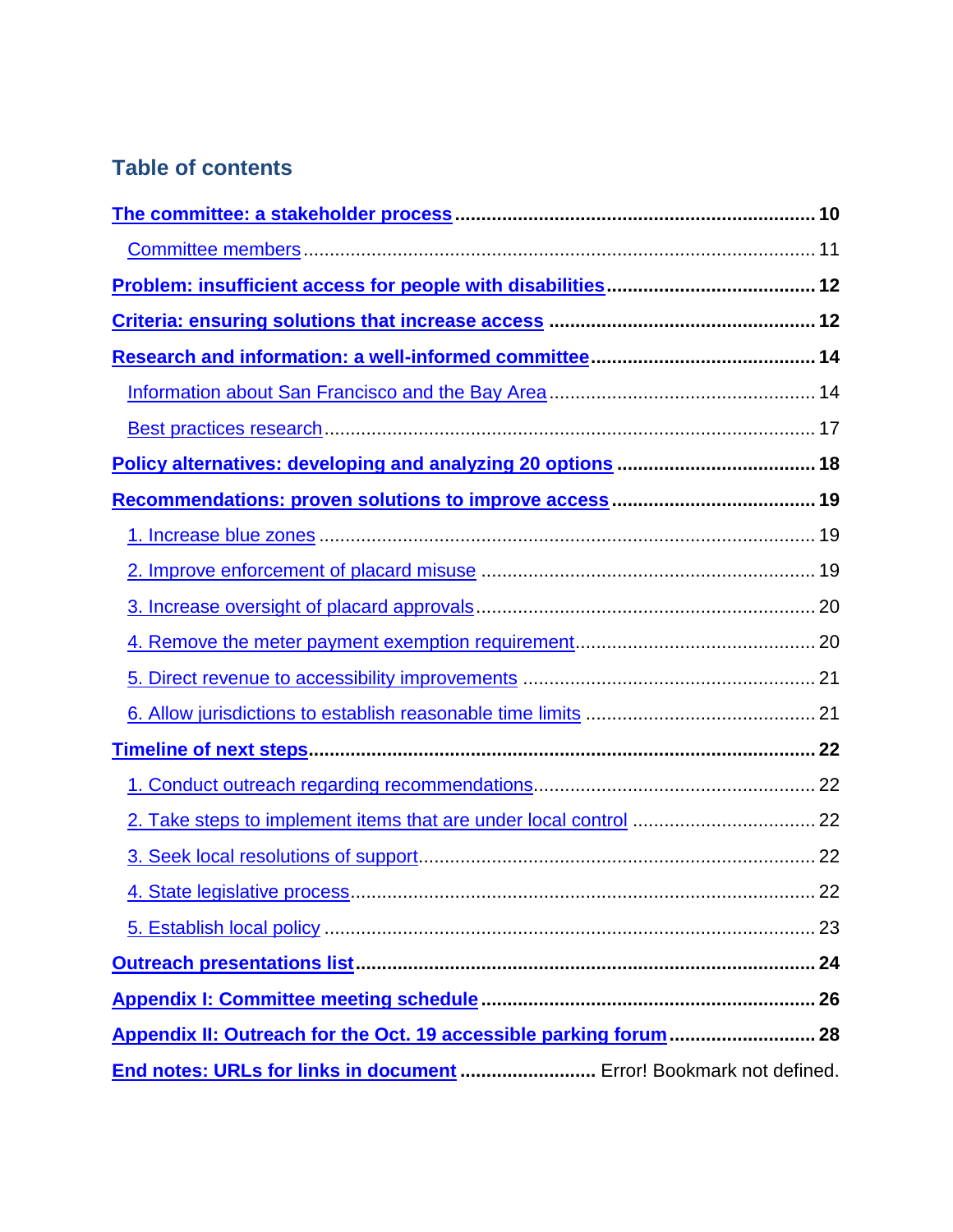## <span id="page-9-0"></span>**The committee: a stakeholder process**

In October 2012, the SFMTA and the Mayor's Office on Disability gathered 16 stakeholders to review and make recommendations regarding on-street accessible parking policies. The majority of the Accessible Parking Policy Advisory Committee members were disability rights advocates, many of whom use disabled parking placards. They were joined by a representative from the Department of Motor Vehicles (DMV) as well as members representing business, regional transportation, and medical voices.

The committee worked together from October 2012 to March 2013 and took the following steps:

- Identified problems related to parking access
- Established goals and criteria for choosing solutions to problems
- Reviewed research about the San Francisco Bay Area and best practices from across North America
- Proposed and analyzed solutions
- Developed a package of recommended solutions

The SFMTA hired a third party professional facilitator to ensure the process moved forward and all voices were heard. Staff members from various City departments were available as resources, but only Committee members participated in voting and decision-making.

To facilitate in-depth discussion and to help guide the process, a steering committee, representing a subset of the committee, met monthly to recommend items for discussion by the full committee and provide direction and input to staff on research, analysis, and materials for the meetings.

See Appendix I for the full Committee schedule, including the purpose of each meeting and links to agendas and meeting notes.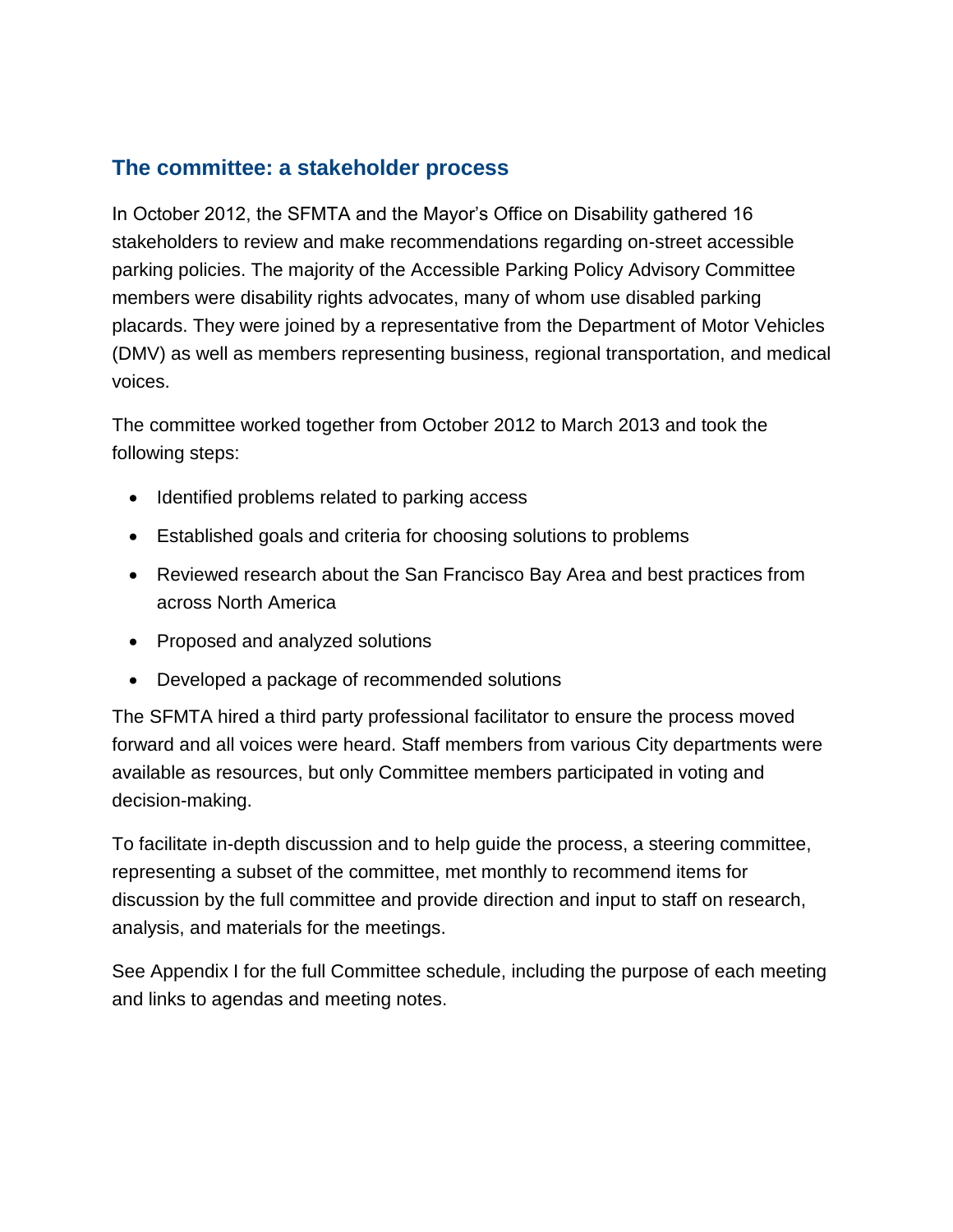#### <span id="page-10-0"></span>**COMMITTEE MEMBERS**

#### **Co-chairs**

- Carla Johnson, Interim Director, Mayor's Office on Disability
- Ed Reiskin, Director of Transportation, SFMTA

#### **Steering committee**

- Jessie Lorenz, Independent Living Resource Center of San Francisco
- Bob Planthold, Disability Beacon Award winner
- Stu Smith, Paratransit Coordinating Council
- Roland Wong, SFMTA Multimodal Accessibility Advisory Committee and Mayor's Disability Council
- Ann Flemer, Metropolitan Transportation Commission (MTC)

#### **Members**

- Andrew Conway, Department of Motor Vehicles
- Pete Curran, San Francisco Medical Society
- Dorene Giacopini, MTC Commissioner
- Vera Haile, San Francisco Commission on Aging
- Henry Karnilowicz, San Francisco Council of District Merchants Associations
- Bonnie Lewkowicz, Access Northern California
- Cristina Rubke, Member, Board of Directors, SFMTA
- Jeff Spicker, Building Owners and Managers Association
- Dee Workman, San Francisco Chamber of Commerce

#### **Staff**

Staff from the Mayor's office; San Francisco Board of Supervisors; Office of the City Attorney; and SFMTA Accessible Services, Sustainable Streets, Enforcement, Finance and IT, SF*park*, and Government Affairs attended meetings as resources.

**Facilitators:** Richard Weiner and Bonnie Nelson, Nelson\Nygaard Consulting Associates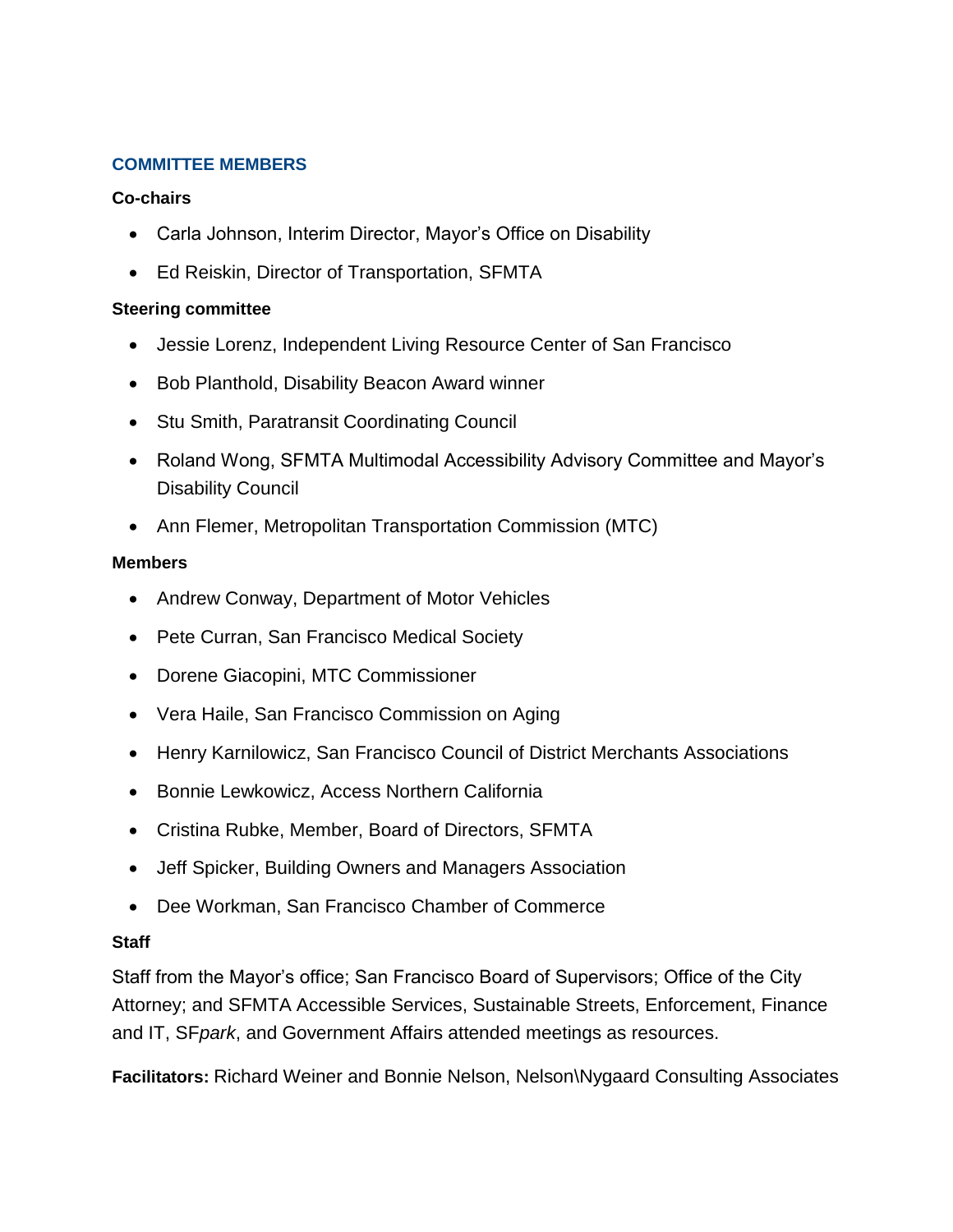## <span id="page-11-0"></span>**Problem: insufficient access for people with disabilities**

The Committee's first task was to define any problems related to disabled parking placards, blue zones, and on-street parking access in general. They identified the following:

- People with disabilities can't find parking
- There isn't enough parking turnover to ensure there's enough parking for everyone
- Public perception that people with hidden disabilities don't deserve placards

## <span id="page-11-1"></span>**Criteria: ensuring solutions that increase access**

Based on the existing problems, the Committee then developed criteria by which they would evaluate possible policy solutions.

#### **EFFECTIVENESS CRITERIA**

| <b>Effectiveness criterion</b>                                                                                        | <b>Measure</b>                                                                      | <b>Desired results</b>                                                                              |
|-----------------------------------------------------------------------------------------------------------------------|-------------------------------------------------------------------------------------|-----------------------------------------------------------------------------------------------------|
| Makes it easier for people<br>with disabilities to find<br>parking in blue zones                                      | Change in parking<br>availability in blue zones                                     | Improved parking availability<br>in blue zones                                                      |
| Makes it easier for<br>people, especially those<br>with disabilities, to find<br>parking in general<br>metered spaces | Change in parking<br>availability at general<br>metered on-street parking<br>spaces | Sufficient parking availability<br>at metered on-street spaces<br>(improved in congested)<br>areas) |
| Reduces placard misuse                                                                                                | Expected change in placard<br>misuse                                                | Reduction in placard misuse                                                                         |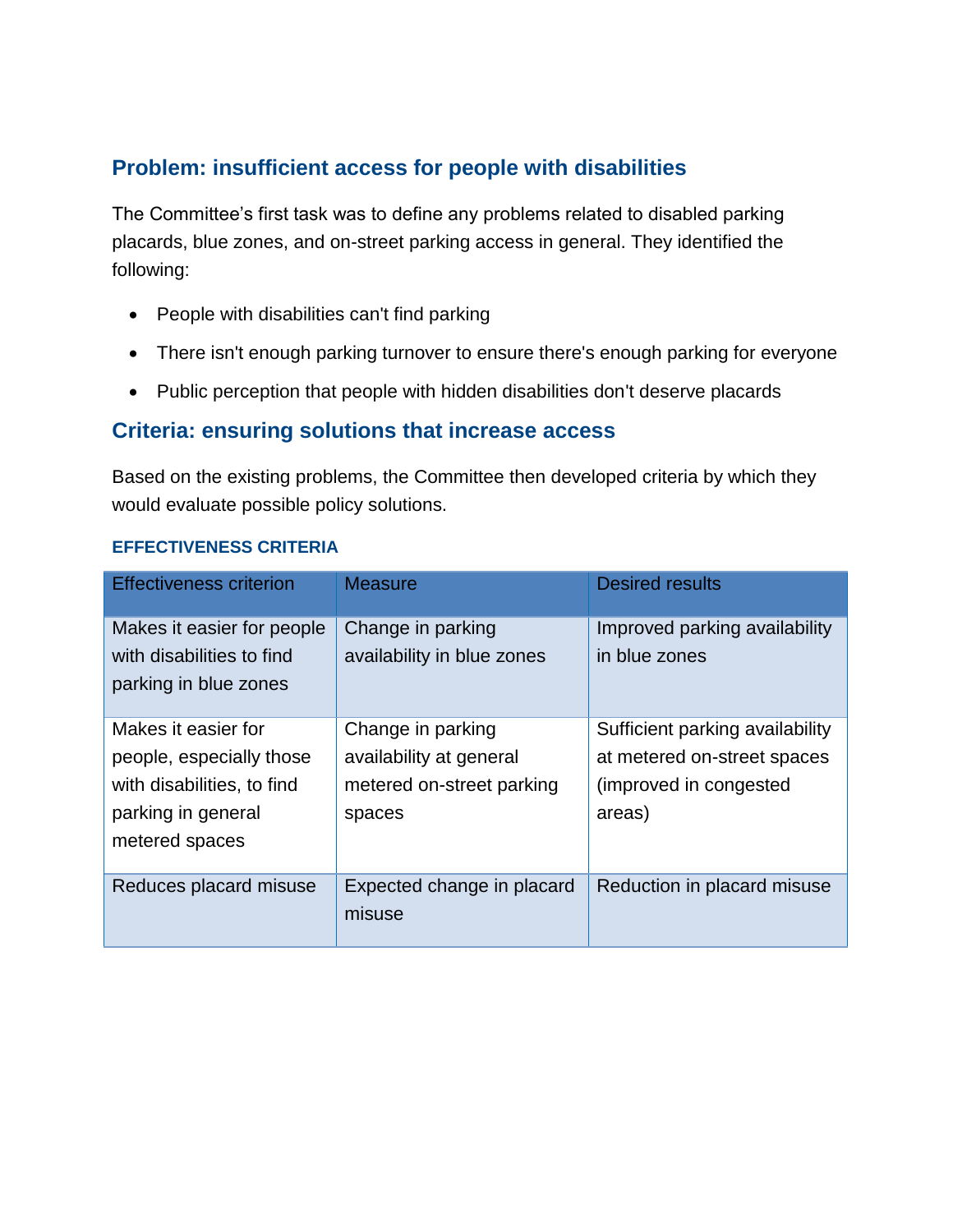| <b>Effectiveness criterion</b>              | <b>Measure</b>                                                                                               | <b>Desired results</b>                                 |
|---------------------------------------------|--------------------------------------------------------------------------------------------------------------|--------------------------------------------------------|
| Recognizes diverse<br>needs/requirements of | Whether or not policy is<br>suitable for people with                                                         | Policy designed to be<br>suitable for some variability |
| the disabled community                      | disabilities who are low<br>income vs. not low income,<br>and for different types of<br>mobility impairments | in income and disability type                          |

#### **FEASIBILITY CRITERIA**

| <b>Feasibility criterion</b>                  | <b>Measure</b>                                                                                                                                                              | <b>Desired results</b>                                                                                                  |
|-----------------------------------------------|-----------------------------------------------------------------------------------------------------------------------------------------------------------------------------|-------------------------------------------------------------------------------------------------------------------------|
| Approval feasibility                          | Policy/legal change<br>requirements<br>Likelihood of support<br>Ease of explanation to<br>policymakers                                                                      | Sufficient comprehension and<br>support to achieve approval                                                             |
| Ease of user interface                        | Whether it meets ADA<br>requirements<br>Whether policy is easy to<br>understand                                                                                             | Fulfills ADA, and existing<br>communications channels are<br>sufficient to make outside<br>visitors understand changes. |
| Implementation and<br>operational feasibility | Capability (ability + resources<br>+ technology) of relevant<br>agency/agencies to<br>implement and operate<br>solution<br>Feasibility in other California<br>jurisdictions | Relevant agency/agencies<br>have sufficient capability<br>Feasible in other jurisdictions                               |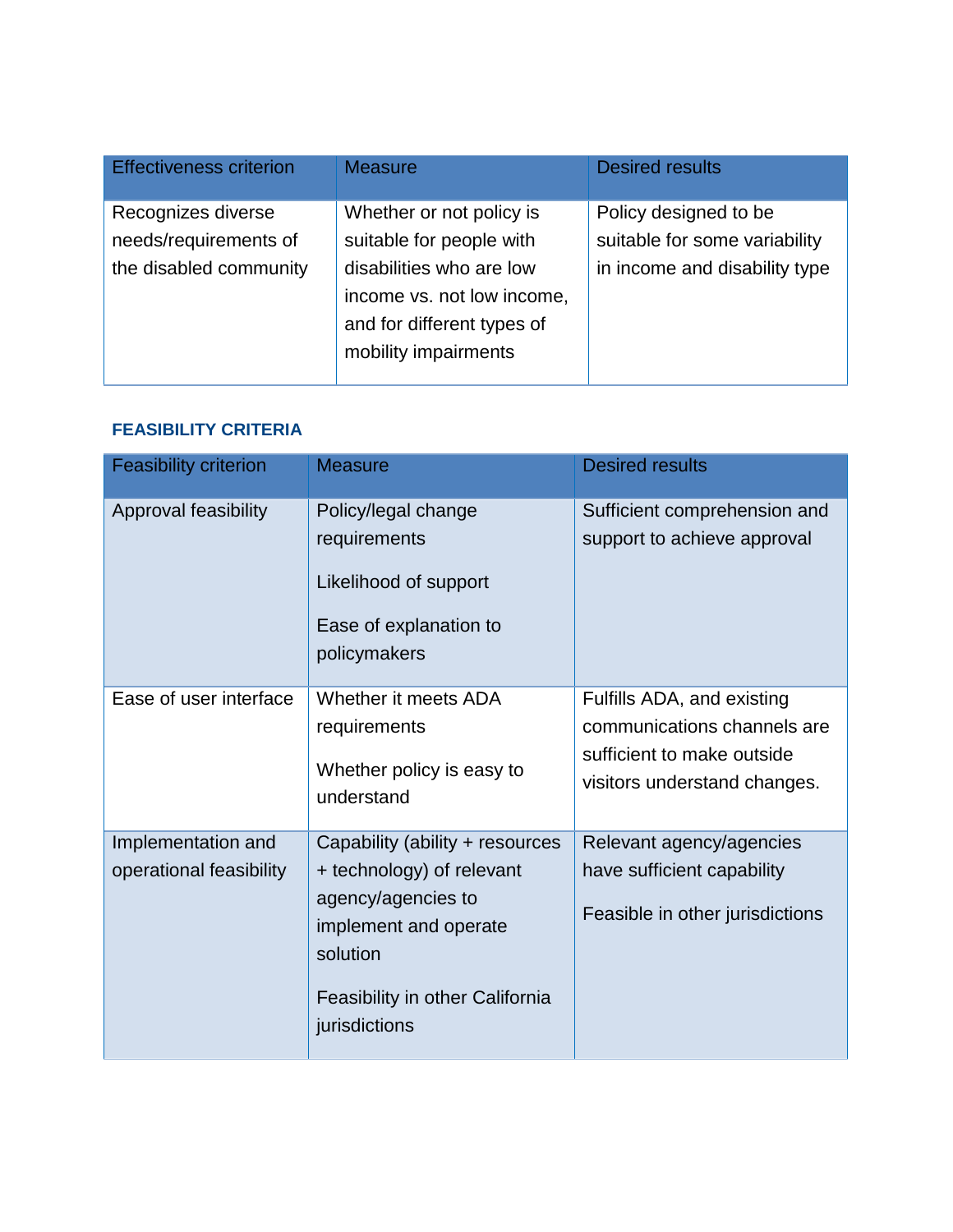| <b>Feasibility criterion</b>                                 | <b>Measure</b>                        | <b>Desired results</b>                   |
|--------------------------------------------------------------|---------------------------------------|------------------------------------------|
| <b>Financial feasibility</b>                                 | Fiscal impact to City                 | No adverse fiscal impact to<br>City      |
| Time needed to get<br>new policy approved<br>and implemented | Anticipated year of<br>implementation | A mix of near- and far-term<br>solutions |

## <span id="page-13-0"></span>**Research and information: a well-informed committee**

The Committee reviewed significant research about disabled parking placards and blue zones in San Francisco, the Bay Area, and in cities across the country.

#### <span id="page-13-1"></span>**INFORMATION ABOUT SAN FRANCISCO AND THE BAY AREA**

The Committee reviewed the following research documents regarding San Francisco and the Bay Area:

[Accessible parking background information](http://www.sfmta.com/sites/default/files/projects/accessible_parking_overview_web.pdf)<sup>1</sup>

[Blue zones overview](http://sfpark.org/wp-content/uploads/2012/11/20121107-Blue-zone-overview.pdf)<sup>2</sup>

[Blue zone locations map](http://sfpark.org/resources/disabled-parking-census-map/)<sup>3</sup>

[Disabled parking placards and license plates overview](http://sfpark.org/wp-content/uploads/2012/11/Disabled-placard-overview2.pdf)<sup>4</sup>

[Disability, low income status, and car availability statistics overview](http://sfpark.org/wp-content/uploads/2012/11/20121107-Disability-statistics-overview.pdf)<sup>5</sup>

Below is a summary of this information.

#### **Blue zones**

Blue zones are intended to ensure that people with disabilities can park close to public destinations, and only those with valid disabled parking placards can park in them. Blue zones are marked by signage and blue curb paint and are generally located in areas with high public use, such as commercial areas and near public parks and playgrounds.

San Francisco has 29,200 on-street metered parking spaces and 700 unmetered onstreet blue zones, equivalent to 2.4 percent of metered spaces. Up to this point, most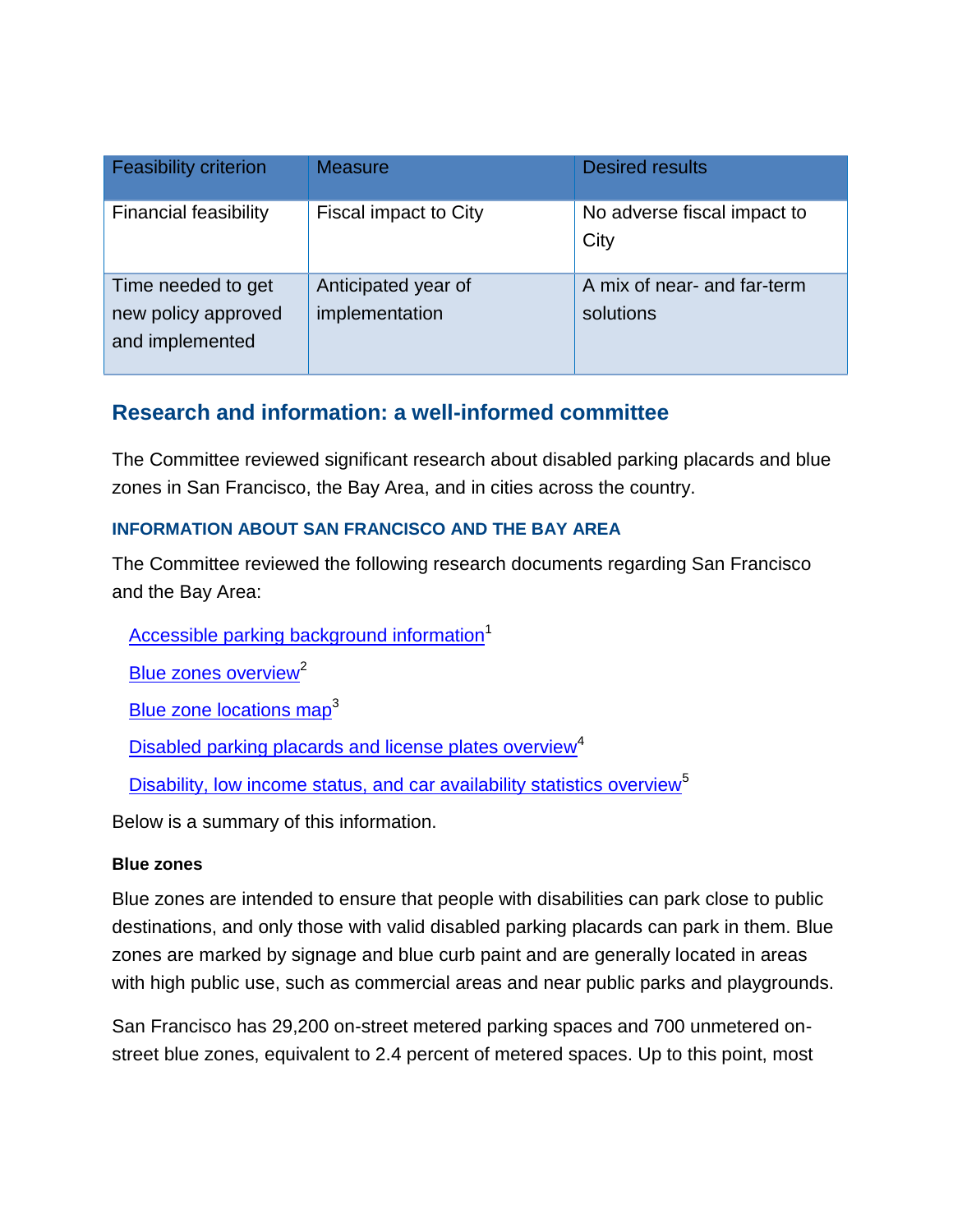blue zones in San Francisco have been established by requests via the San Francisco 311 Center or an **online application.**<sup>6</sup>

Blue zones provide a higher level of accommodation than other parking spaces, with ramp access, space for wheelchair lifts, and relatively level streets and sidewalks. The City has set a few guidelines regarding where blue zones can be placed, in addition to guidelines from the Federal Americans with Disabilities Act. For a summary of the physical requirements for blue zones, see the [blue zones overview.](http://sfpark.org/wp-content/uploads/2012/11/20121107-Blue-zone-overview.pdf)

#### **Disabled parking placards**

Disabled parking placards are governed by California state law, which requires all jurisdictions to exempt placard holders from time limits and on-street meter payment. The exemptions apply in all legal parking spaces except for commercial and passenger loading zones. California is one of just 15 states that require cities to exempt placard holders from paying at the meter, and one of five states that require both meter payment and time limit exemptions for placard holders.<sup>1</sup>

The California DMV issues placards. Individuals who meet eligibility criteria related to limited mobility, reduced sight, cardiovascular or pulmonary conditions may apply for a placard. Full eligibility requirements can be found on the **DMV application.<sup>7</sup> Applications** are completed by an individual's doctor, chiropractor, optometrist, physician's assistant, nurse practitioner, or nurse midwife. The eligibility criteria and practitioner list are pretty typical.<sup>2</sup> The DMV's database system is decades old and unable to verify or track information about who is certifying placards.

Disabled parking placard issuance has increased significantly in the last decade. San Francisco now has twice as many disabled parking placards as metered spaces, with 67,500 placards issued to San Franciscans compared with 29,200 metered spaces. There are an additional 454,000 placards issued to people in the other eight Bay Area counties, many of whom drive to San Francisco.

The number of placards issued in the nine-county Bay Area has increased by 100 percent since 2001. However, between 2001 and 2010, the Bay Area population only

 $\overline{a}$ 1 October 16, 2012, memo from the California Senate Office of Research

<sup>2</sup> See a comparison to other states in the [Policy Options Evaluation](http://www.sfmta.com/sites/default/files/projects/Research%20and%20analysis-%20accessible%20parking%20policy%20options%20evaluation.pdf) Appendices II and III, p. 46-48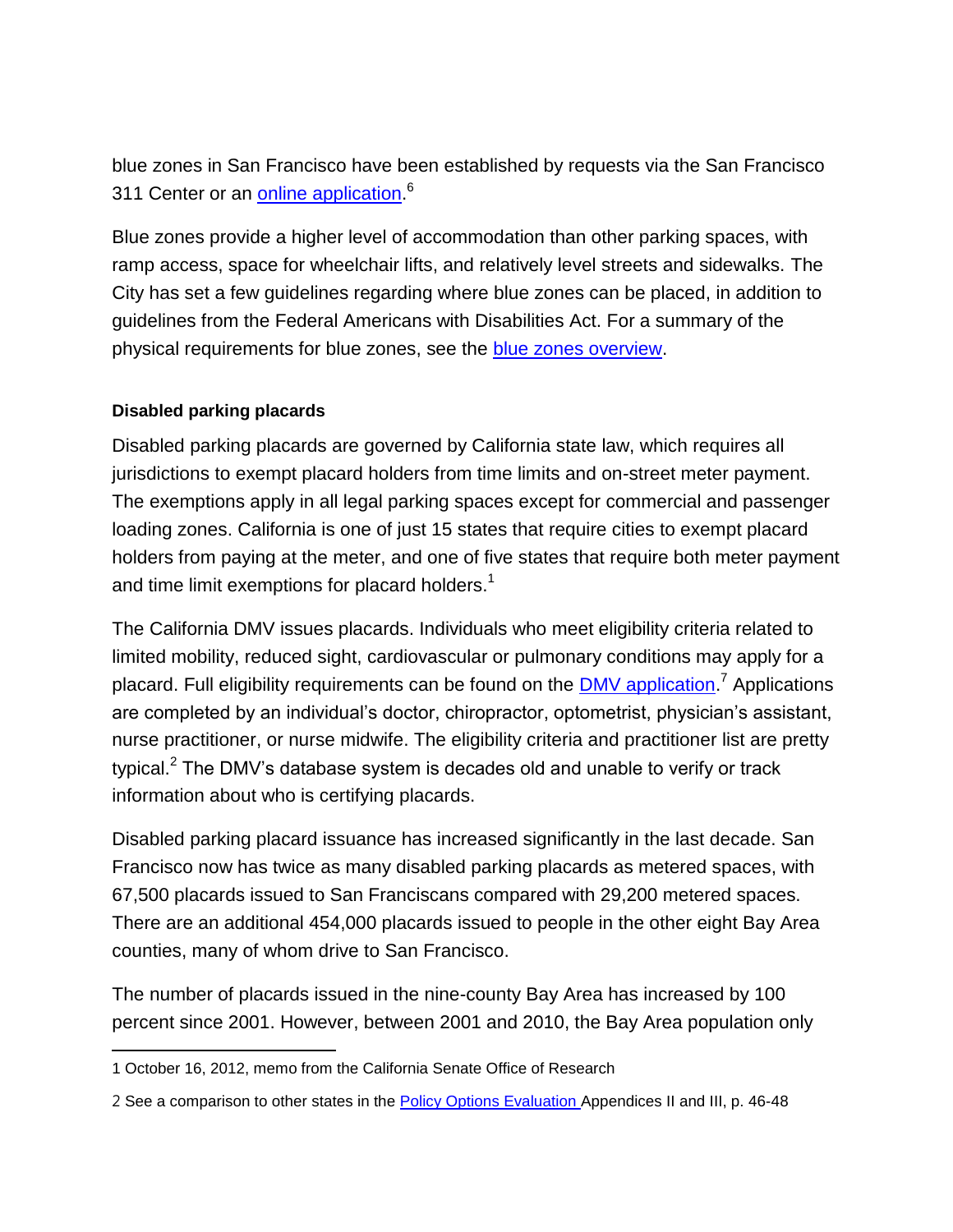increased by 5 percent and the 65+ population by 16 percent. Legitimate placards are often misused by people they don't belong to, increasing rates of use. Many blue zones and metered parking spaces are full for long periods of time due to placard use, decreasing access for those who need it.

A 2008 SFMTA survey found that 45 percent of parking meters were occupied by cars displaying placards in the downtown study area. Of the vehicles using placards, 57 percent were registered outside of San Francisco.

#### **Disabled parking placard enforcement**

 $\overline{a}$ 

All SFMTA Parking Control Officers (PCOs) help enforce accessible parking, issuing citations for blue zone infractions, ramp obstructions, and expired placards. The SFMTA also has a team of PCOs dedicated solely to enforcing placard abuse. $^3$  This Disabled Placard Detail conducts stakeouts and twice-weekly stings, confiscating roughly 1,800 placards per year.

The most common form of placard misuse appears to be non-disabled people illegally using legitimate placards that belong to other people, but that's also the hardest to enforce. Because placard holders can use their placards when getting rides from other people, even finding a solo driver using someone else's placard isn't enough; the PCO must prove that the placard holder isn't nearby. Additionally, because of personal privacy concerns, PCOs do not ask people about their disabilities. As a result, if a placard registration matches the individual, it is not possible to determine whether that placard was illegitimately obtained. The placard is assumed to be valid.

The stakes are high with disabled placard enforcement: a citation for placard misuse now costs \$880 and the PCOs confiscate the placard immediately. Almost 60 percent of placard-related citations are contested and 12 percent of those protests go all the way to the CA Superior Court. However, the Disabled Placard Detail conducts its work very carefully, and 82 percent of challenged citations are upheld as valid. These PCOs work in teams of two to provide a witness for future hearings and protect officers from violence. They also spend a quarter of their time writing reports to ensure proper documentation for protest procedures.

<sup>3</sup> This team had 11 PCOs and one supervisor when the Committee was in session. Based on Committee recommendations, the SFMTA has increased this number to 14 PCOs and one supervisor.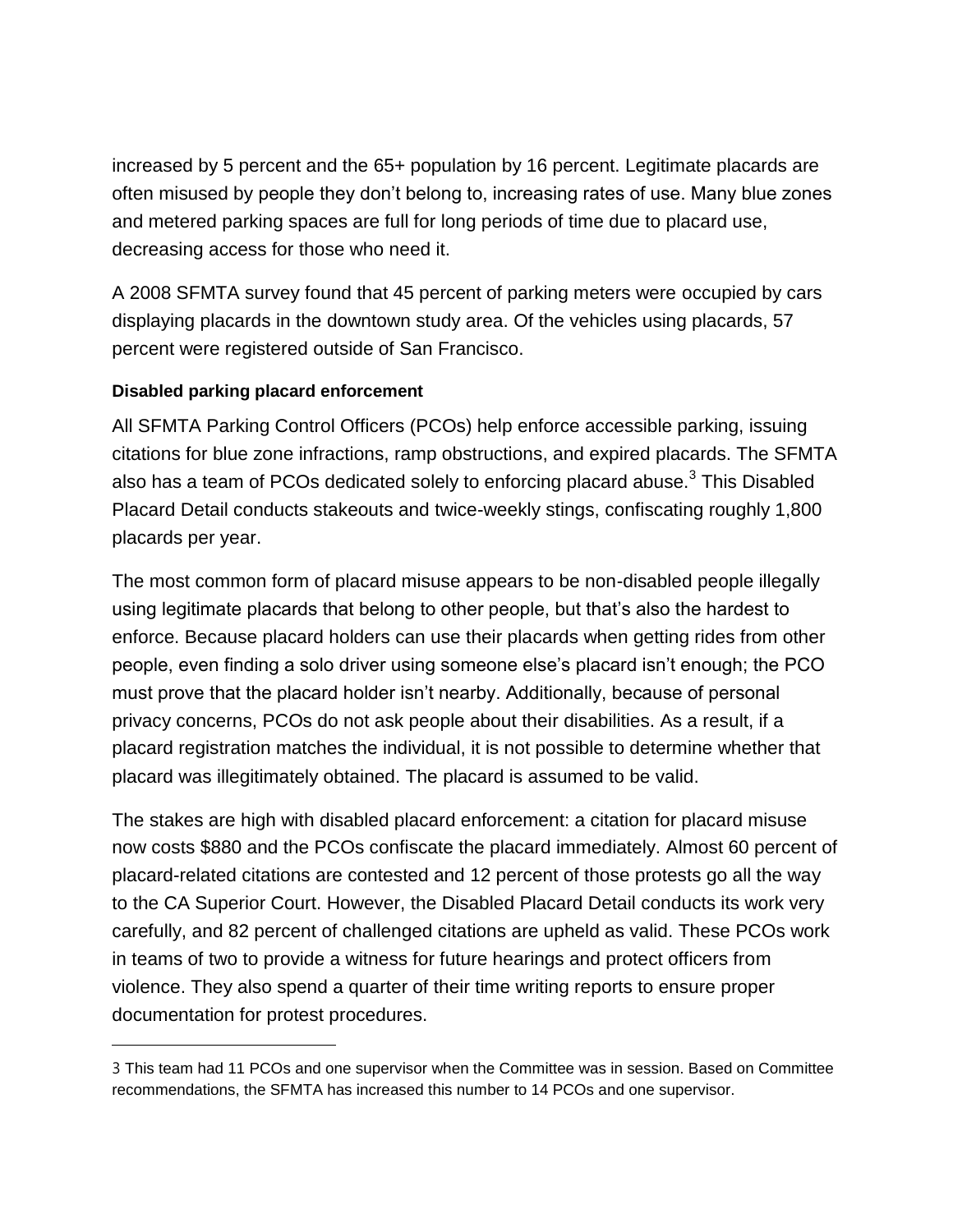Because enforcing placard misuse is so labor intensive, revenue generated by placard misuse citations does not cover the costs of enforcement.

#### **Disability, income, and car ownership**

The U.S. Census American Community Survey estimates from 2008-2010 found that in San Francisco, people with disabilities are more likely to have low incomes: 50 percent of people with disabilities have low incomes compared to 25 percent of people without disabilities.<sup>4</sup> However, people with low incomes are less likely to have access to a vehicle or commute by automobile: only 16 percent of people with disabilities are both low income and have a vehicle available in their households, and two percent of lowincome people with disabilities commute by automobile.

#### <span id="page-16-0"></span>**BEST PRACTICES RESEARCH**

The committee spent two months looking at the accessible parking practices in eleven North American cities. They reviewed case studies and disability rights advocate interviews from cities including Philadelphia; New York City; Chicago; Houston; and Arlington County, Virginia. These case studies illustrated the effects of various policy approaches, such as heavier enforcement, strict protocols for placard issuance, and meter payment.

The Committee reviewed the following peer practices research documents:

- [Accessible parking policies and practices in other jurisdictions-](http://www.sfmta.com/sites/default/files/projects/Research%20and%20analysis-%20accessible%20parking%20practices%20peer%20review.pdf) document<sup>8</sup>
- $\bullet$  [Interviews with advocates and staff in other jurisdictions](http://www.sfmta.com/sites/default/files/projects/Research%20and%20analysis%20-%20peer%20interviews.pdf)<sup>9</sup>
- [Accessible parking policies and practices in other jurisdictions-](http://sfpark.org/resources/accessible-parking-policies-and-practices-in-other-jurisdictions-presentation/) presentation<sup>10</sup>

#### **Best practices**

 $\overline{a}$ 

All programs that had successfully increased parking access and reduced placard misuse combined three core elements:

- Provide more blue zones
- Conduct sufficient enforcement on placard use and blue zones
- Charge placard holders at meters

<sup>4</sup> "Low income" is defined as 200 percent of the federal poverty level.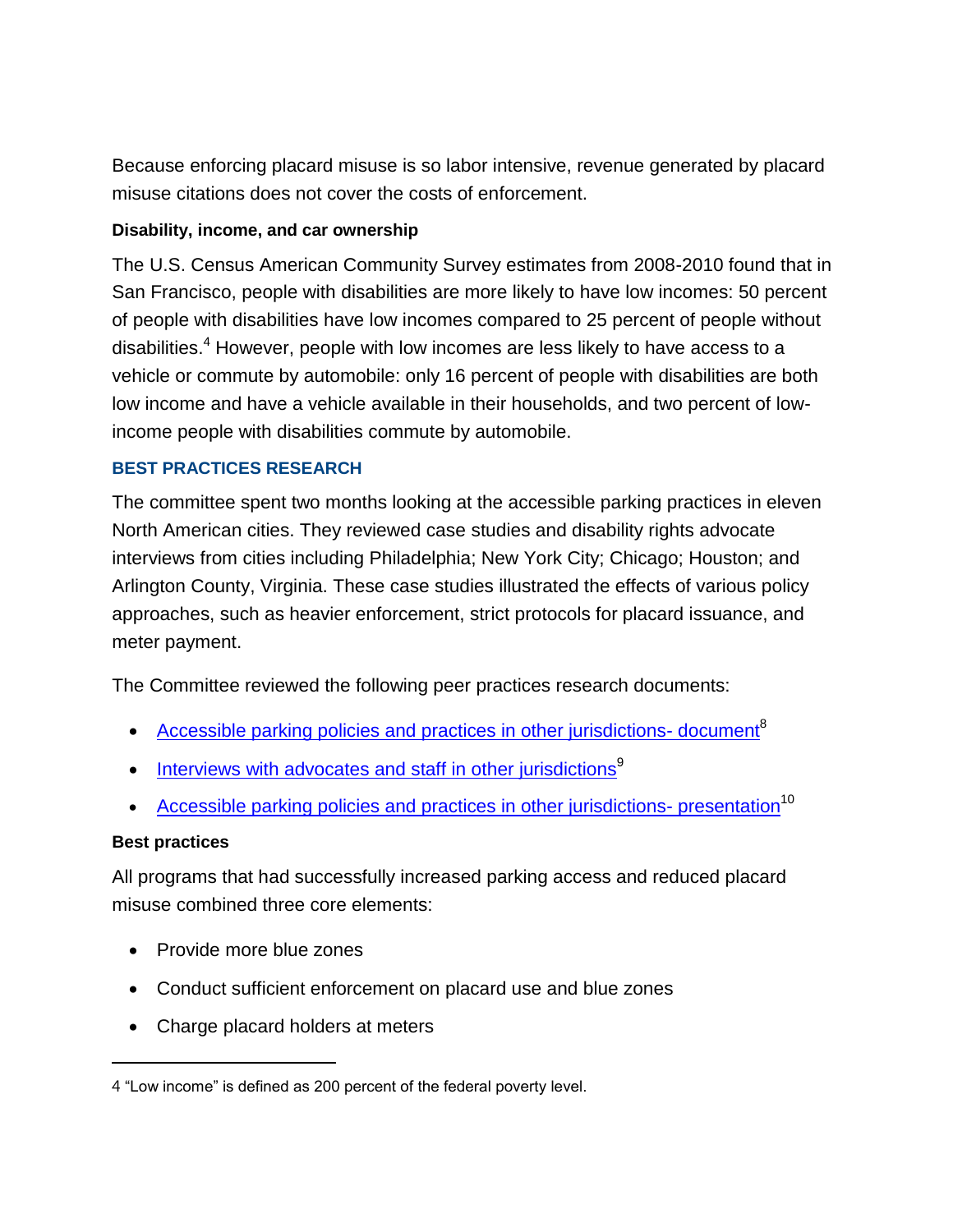The cities that had implemented only one or two of these elements were not as successful. For instance, Houston had the most robust enforcement regime in our survey but was unable to solve the problem until it also introduced meter payment and increased blue zones. The research found no correlation between cities with successful placard programs and those with shorter lists of permitted placard certifiers or tighter eligibility criteria.

#### **Meter payment**

Based on experiences in other cities, meter payment is the most effective way to reduce placard misuse and open up parking spaces. For example, when placard holders started paying at the meter in Philadelphia, parking availability rose from two to 13 percent, opening up more than one in ten spots. Vehicles displaying placards downtown dropped from 40 to two percent.

## <span id="page-17-0"></span>**Policy alternatives: developing and analyzing 20 options**

During its six months of work, the Committee reviewed numerous approaches to increasing parking access and decreasing disabled parking placard misuse. After defining the problem, establishing criteria, and reviewing extensive research, the Committee identified a series of policy alternatives for further evaluation. The steering committee and full committee discussed the list, adding or removing ideas after full discussion. In the end, the committee analyzed 20 policy alternatives. For details on all the Committee's policy ideas, please see the  $\frac{\text{policy options analysis}}{11}$ , which evaluates each option according to the group's agreed-upon criteria.

After they conducted this analysis, the Committee concluded that no single policy could successfully create access for people with disabilities, and only a multifaceted approach would work. For instance, they found that no city had significantly increased access and reduced placard misuse using enforcement tactics alone.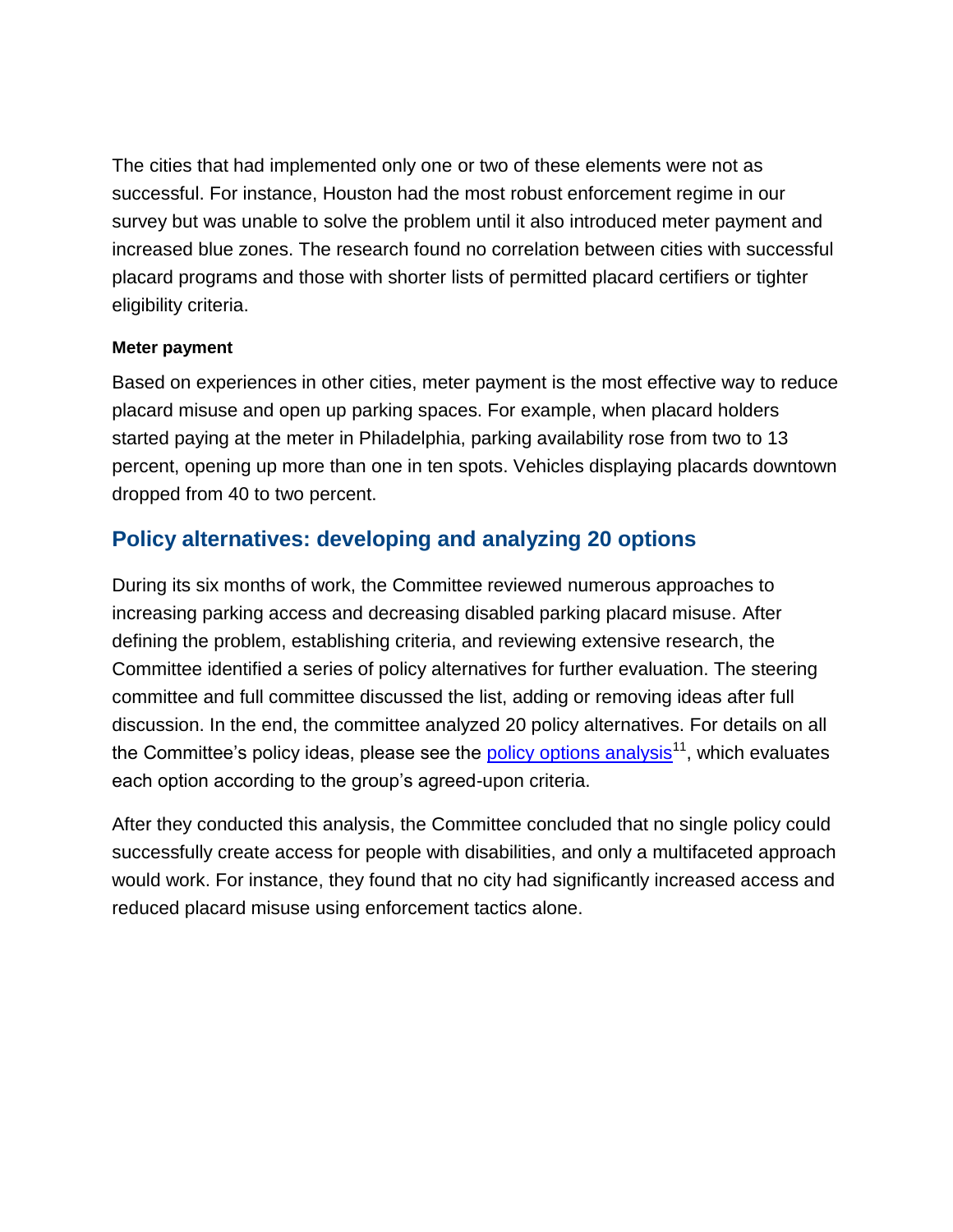## <span id="page-18-0"></span>**Recommendations: proven solutions to improve access**

The San Francisco Accessible Parking Policy Advisory Committee achieved a broad consensus on an integrated program of policy recommendations to increase parking access for people with disabilities and improve parking availability overall. All recommendations passed with at least 70 percent of the committee expressing support. To see the final votes and discussions, including dissent statements, see the [March 26](http://sfpark.org/wp-content/uploads/2013/05/20130515-March-26-full-committee-mtg-notes-Accessible-Parking-Policy-Advisory-Committee1.pdf)  [Accessible Parking Policy Advisory Committee meeting notes.](http://sfpark.org/wp-content/uploads/2013/05/20130515-March-26-full-committee-mtg-notes-Accessible-Parking-Policy-Advisory-Committee1.pdf)<sup>12</sup> Committee members emphasized that the recommendations function together as a package, and noted that some policy changes are local and some require state law change.

#### <span id="page-18-1"></span>**1. INCREASE BLUE ZONES**

#### **1a. Increase blue zones to at least four percent of metered spaces (local)**

To reserve more parking spaces for people with disabilities, a number of spaces equivalent to four percent of metered parking spaces should be blue zones, representing a 70 percent increase (equivalent to roughly 470 blue zoned spaces) beyond what is in place today.

#### **1b. Review San Francisco's requirements for blue zone placement (local)**

Under current **ADA and City guidelines**,<sup>13</sup> many locations in need of blue zones will not be eligible. The Committee recommends that the San Francisco Mayor's Office on Disability and the SFMTA consider changing San Francisco's blue zone placement guidelines to enable blue zones in more places (ADA guidelines would not be altered).

#### <span id="page-18-2"></span>**2. IMPROVE ENFORCEMENT OF PLACARD MISUSE**

#### **2a. Photo or other identifier on placards (state)**

The Committee recommends the California Department of Motor Vehicles (DMV) make a photo available to personnel enforcing placard use. This could be achieved by placing a photo on the placard itself, on the placard receipt, or tying a photo to the placard database used by enforcement personnel.

#### **2b. Improve local enforcement (local)**

To reduce fraudulent use of placards, San Francisco should explore options to improve placard enforcement and implement best practices. This could include increasing the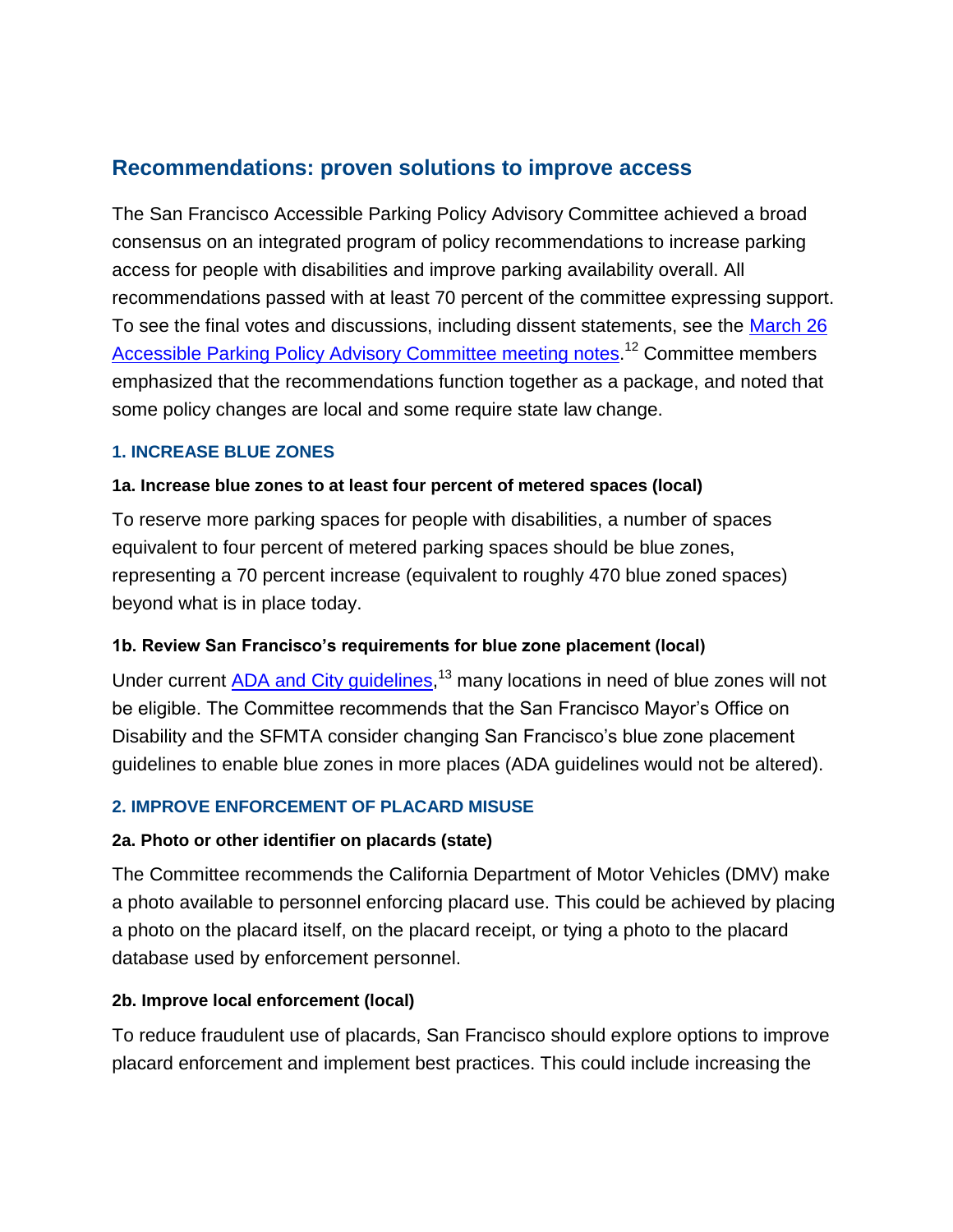number of PCOs on the Disabled Placard Detail, increasing stings, conducting outreach regarding placard enforcement, and beginning a volunteer program.

#### <span id="page-19-0"></span>**3. INCREASE OVERSIGHT OF PLACARD APPROVALS**

#### **3a. Certifier verification program with state database overhaul (state)**

The DMV does not currently have the technical capacity to keep information about the medical providers who certify placards in a searchable database. To increase transparency and accountability, the Committee recommends that the DMV develop and maintain a database to track and verify medical providers, using a system similar to the Bay Area Regional Transit Connection (RTC) Discount Card Program. First-time certifiers would be verified utilizing state medical licensing databases, and subsequent certifications by the same professional would be verified using the provider's previously scanned signature.

#### **3b. Clarify placard eligibility requirements by adding a functional definition to the "limited mobility" criteria (state)**

The Committee recommends further defining the following eligibility criterion from the DMV's placard application: "disease or disorder which substantially impairs or interferes with mobility". Examples of functional definitions used in other states include "cannot walk 200 feet without stopping to rest" and "uses portable oxygen". The DMV's remaining eligibility criteria would not change.

#### **3c. Conduct enforcement on those who certify placards, using data from upgraded database (local)**

The Committee recommends that police officers use the DMV placard certifier database recommended in 3a to focus enforcement on medical providers that repeatedly issue more placards than one would expect.

#### <span id="page-19-1"></span>**4. REMOVE THE METER PAYMENT EXEMPTION REQUIREMENT**

#### **4a. Provide local control, allowing jurisdictions with accessible meter payment options to require parking meter payment for vehicles displaying placards (state)**

Based on experiences in other jurisdictions, meter payment is the most effective way to reduce disabled placard abuse and make parking spaces available because it removes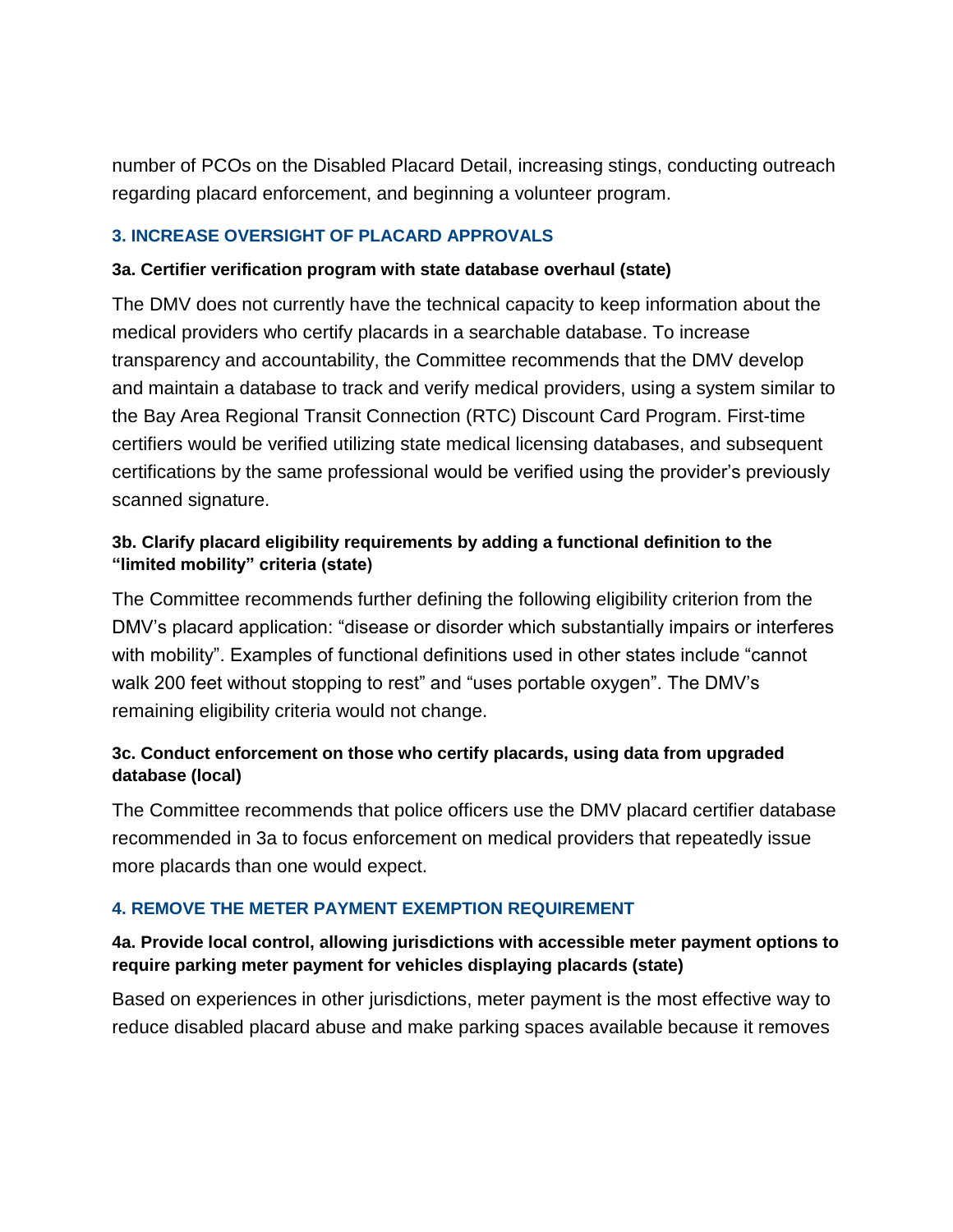the financial incentive to cheat.<sup>5</sup> The Committee recommends requiring placard holders to pay at the meter in San Francisco, including blue zones that are in metered areas. Statewide, they stipulate that this should only be allowed as an option in jurisdictions which provide accessible payment options for all meters.

This would mean that qualified local jurisdictions would be able to decide whether a meter payment exemption makes sense for them. California is one of only fifteen states that require local jurisdictions to exempt placard holders from meter payment, and one of only five that require both payment and time limit exemptions.<sup>6</sup>

#### <span id="page-20-0"></span>**5. DIRECT REVENUE TO ACCESSIBILITY IMPROVEMENTS**

#### **5a. Revenue from metered blue zones used for accessibility improvements (local)**

To further the significant work San Francisco has done to make its public rights-of-way increasingly accessible, the SFMTA should designate an equivalent amount of funds received from metered blue zones for accessibility improvements that would enhance mobility for people with disabilities.

#### <span id="page-20-1"></span>**6. ALLOW JURISDICTIONS TO ESTABLISH REASONABLE TIME LIMITS**

#### **6a. Allow local jurisdictions to implement time limits at regular metered spaces and blue zones, provided that those time limits are no shorter than four hours (state)**

In order to help open parking spaces, the committee recommends that placard holders in San Francisco have four-hour time limits at regular and blue meters, unless the posted time limit is longer. At the state level, the state should give local jurisdictions the option of instituting time limits for placard holders, provided those time limits are no shorter than four hours. Disability rights advocates in jurisdictions with three- and fourhour time limits report that the time seems to be sufficient for people with disabilities.<sup>7</sup>

#### **6b. Allow local jurisdictions to implement time limits in green zones, provided that those time limits are no shorter than 30 minutes (state)**

Paid for by qualifying merchants, green zones are short-term parking zones intended to support business and reduce double-parking. State law currently exempts placard

 $\overline{a}$ 

<sup>5</sup> See [Accessible Policy Options Evaluation](file://snap1svn02/shares/SFPark/Accessible%20parking/Memos,%20SFMTA%20Board,%20local%20govt/Board%20of%20Supervisors/BOS%20resolution%20fall%202013/Supporting%20materials/(http:/sfpark.org/wp-content/uploads/2013/02/Accessible-parking-policy-options-evaluation-II1.pdf) and [Accessible Parking Policies and Practices in Other](http://sfpark.org/wp-content/uploads/2013/01/Accessible-parking-policies-and-practices-in-other-jurisdictions1.pdf)  **[Jurisdictions](http://sfpark.org/wp-content/uploads/2013/01/Accessible-parking-policies-and-practices-in-other-jurisdictions1.pdf)** 

<sup>6</sup> October 16, 2012, memo from the California Senate Office of Research

<sup>7</sup> See the [interviews with advocates and staff in other jurisdictions](http://www.sfmta.com/sites/default/files/projects/Research%20and%20analysis%20-%20peer%20interviews.pdf)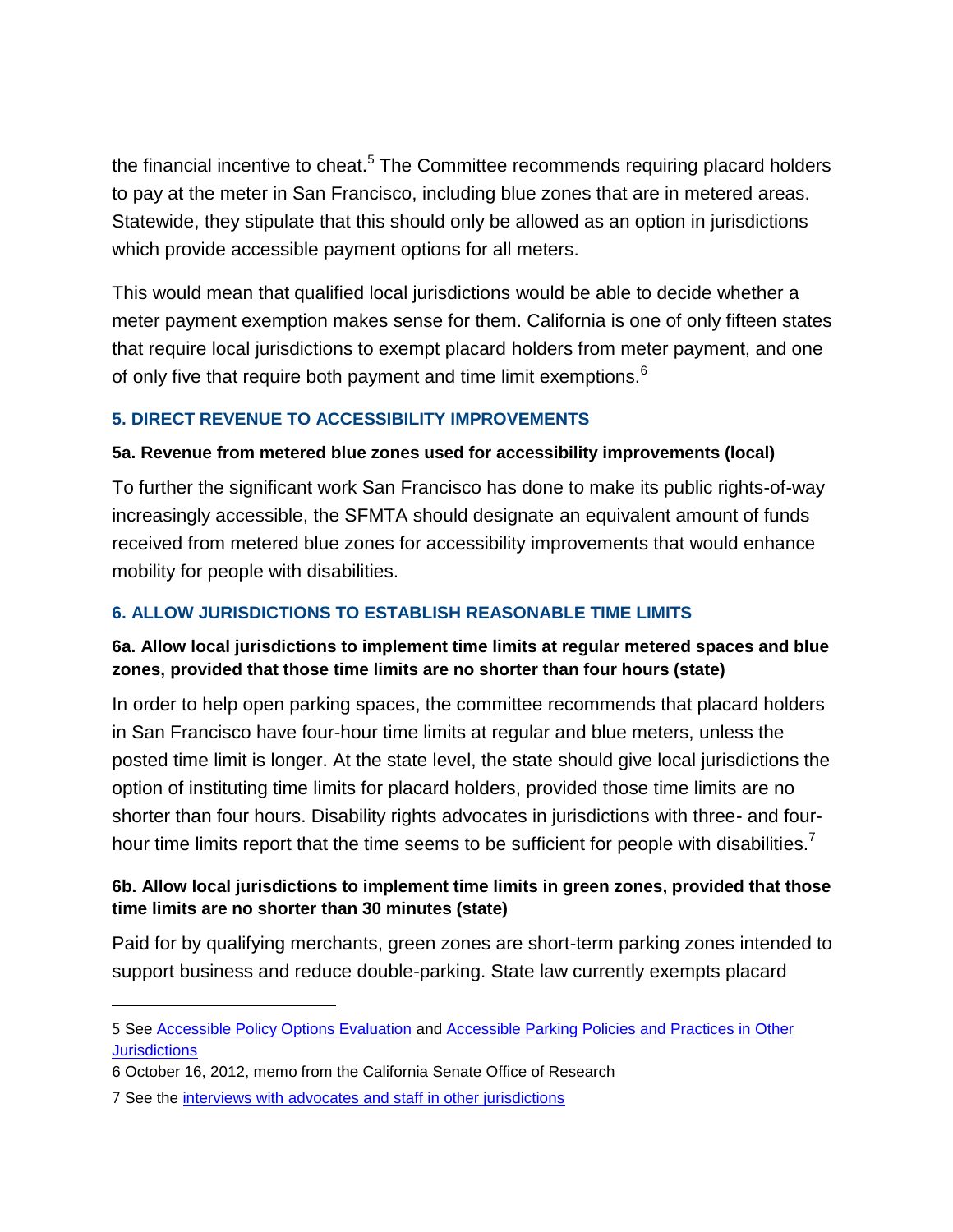holders from time limits in green zones, rendering many green zones ineffective. The Committee recommends that a time limit be set for placard holders in green zones, not including time spent getting in and out of the vehicle. Green zones are generally directly in front of the relevant business.

## <span id="page-21-0"></span>**Timeline of next steps**

Working with Committee members, the Mayor's Office on Disability and the SFMTA identified the following action plan.

#### <span id="page-21-1"></span>**1. CONDUCT OUTREACH REGARDING RECOMMENDATIONS**

#### **May 2013 and ongoing**

The Mayor's Office on Disability, the SFMTA, and members of the Accessible Parking Policy Advisory Committee have conducted significant stakeholder outreach regarding these recommendations. Outreach began in May 2013. See list of presentations in the next section.

#### <span id="page-21-2"></span>**2. TAKE STEPS TO IMPLEMENT ITEMS THAT ARE UNDER LOCAL CONTROL**

#### **June 2013 to 2015**

The SFMTA has begun taking steps to implement the recommendations that are under local control. As of July 2013, the SFMTA has done the following:

- Increased the number of PCOs serving on the Disabled Placard Detail by over 25 percent, so now the SFMTA has 14 PCOs dedicated to enforcing placard misuse.
- Identified a project lead for establishing more blue zones and begun identifying potential new blue zone locations. The SFMTA aims to install some new blue zones by the end of the year and complete the project by mid-2015.

#### <span id="page-21-3"></span>**3. SEEK LOCAL RESOLUTIONS OF SUPPORT**

#### **Late 2013**

SFMTA Board of Directors – November 19, 2013

San Francisco Board of Supervisors – December 2013

#### <span id="page-21-4"></span>**4. STATE LEGISLATIVE PROCESS**

**Late 2013 to January 2015**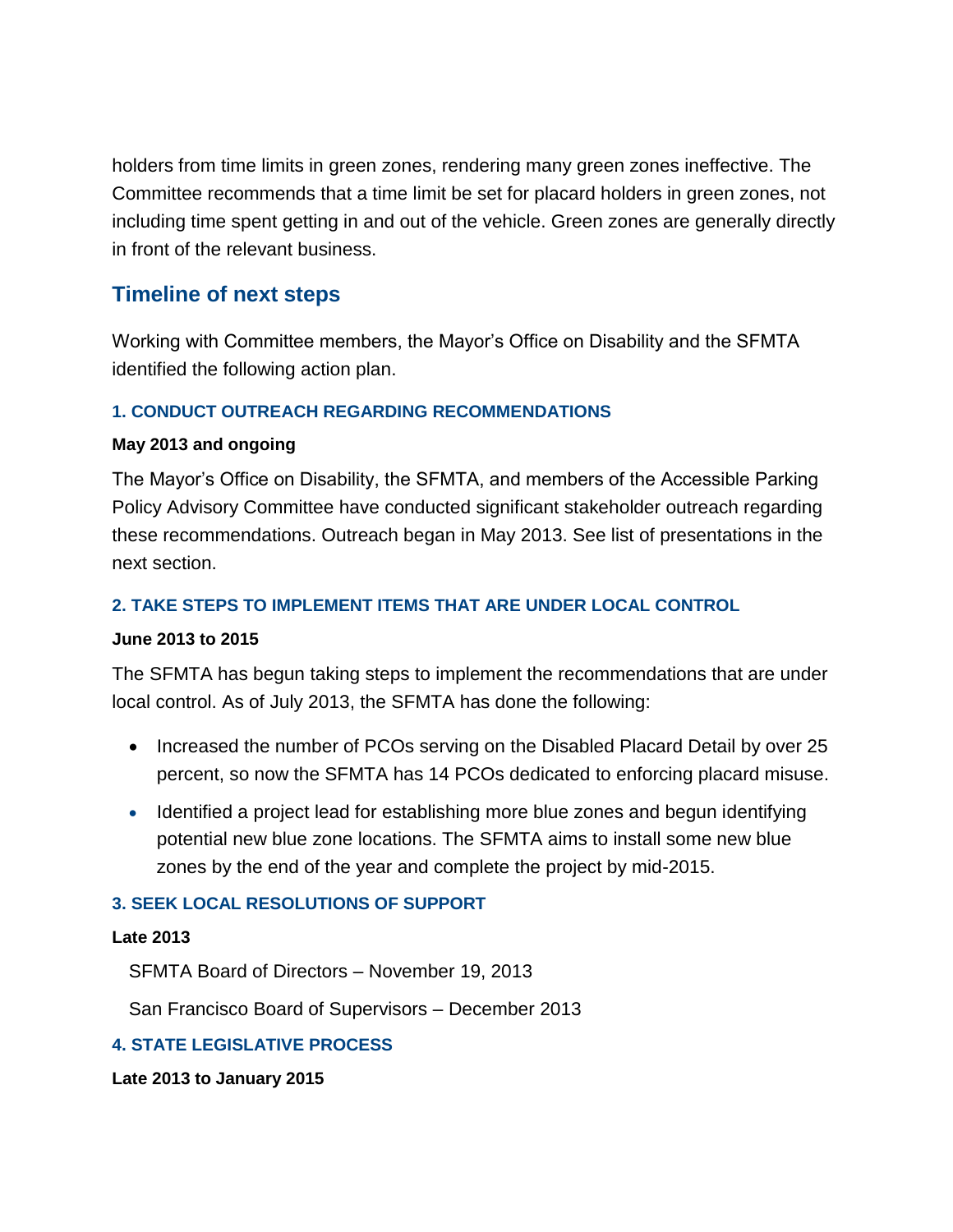With local support, we would pursue a state legislative sponsor in fall 2013. At the earliest, a bill could be introduced in 2014 and go into effect in 2015. The League of California Cities Transportation, Communications and Public Works Policy Committee has provided conceptual support for the state law changes and directed League staff to continue working on the issue.

The state bill could include the following:

- Improve DMV oversight of placard approvals, including tracking and verification of the medical providers who sign placard applications.
- Clarify placard eligibility requirements without removing any existing qualifying criteria.
- Make placard holder photo available to placard enforcement personnel.
- Remove the meter payment exemption requirement, so that local jurisdictions with accessible meter payment options can choose to require placard holders to pay at the meter.
- Allow jurisdictions the option of establishing placard holder time limits of no shorter than four hours in regular metered spaces and blue zones, and no shorter than 30 minutes in green zones.

## <span id="page-22-0"></span>**5. ESTABLISH LOCAL POLICY**

#### **Early 2015**

<span id="page-22-1"></span>The state law change would authorize but not require qualifying jurisdictions to require time limits and meter payment for placard holders; San Francisco would still need to pass its own local policy.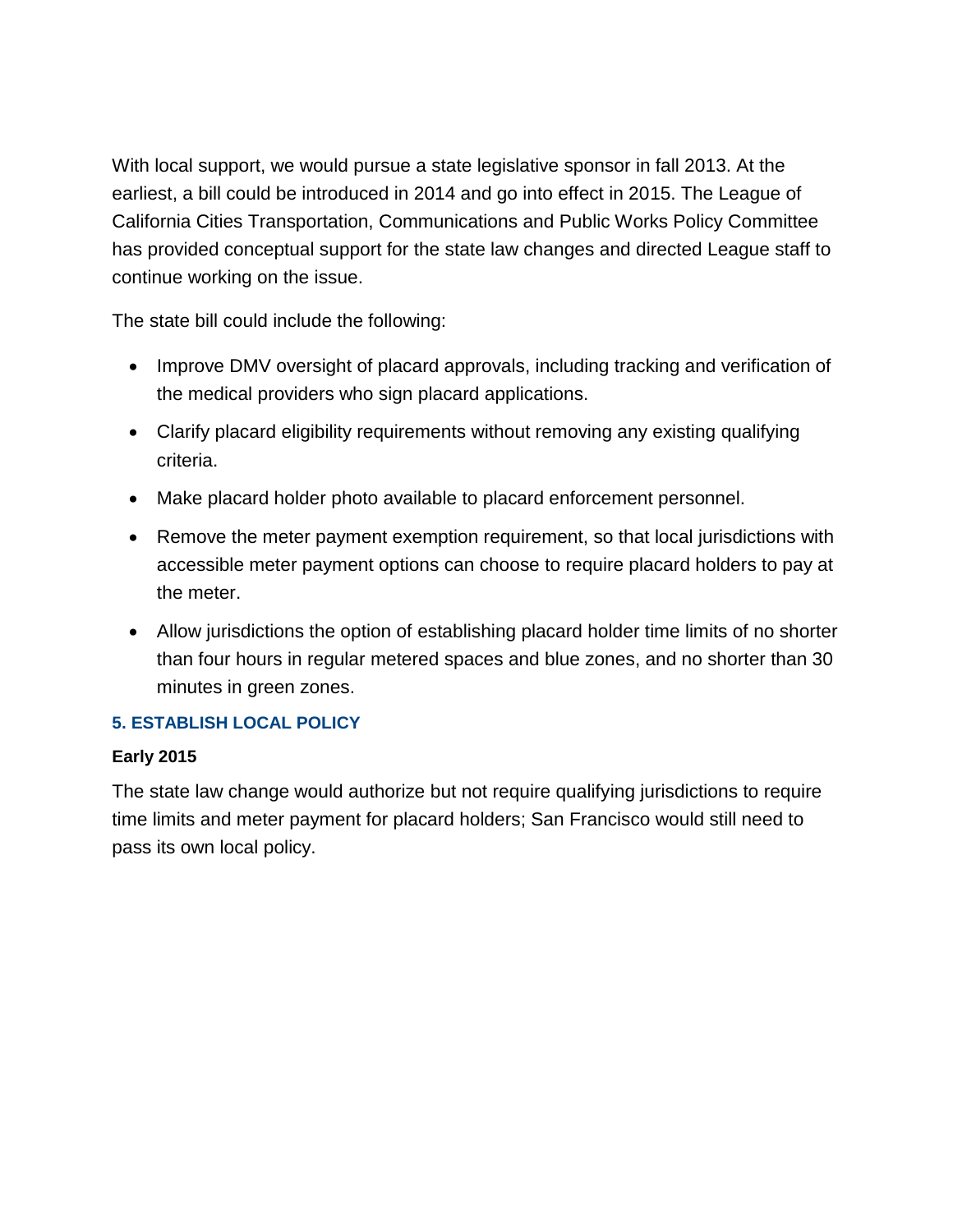## **Outreach presentations list**

#### **PUBLIC FORMS DEDICATED TO THE ACCESIBLE PARKING RECOMMENDATIONS (2)**

- July 31 Disability parking forum hosted by FDR Democratic Club\*
- October 19 Accessible parking forum hosted by the SFMTA and the Mayor's Office on Disability\*

#### **DISABILITY AND SENIOR GROUPS (11)**

- May 16 SFMTA Multimodal Accessibility Advisory Committee\*
- May 17 Mayor's Disability Council\*
- July 11 Long Term Care Coordinating Council, with over 25 additional senior care and recreation center representatives invited\*
- July 17 Independent Living Resource Center, with Lighthouse for the Blind and California Council of the Blind invited
- July 30 FDR Democratic Club Executive Board
- August 7 Paratransit Coordinating Council\*
- August 7 FDR Democratic Club monthly meeting (discussion based on earlier presentations)
- September 18 Advisory Council to the Aging and Adult Services Commission\*
- October 2 Aging and Adult Services Commission\*
- October 7 Alameda County Transportation Commission senior and disability mobility workshop
- October 9 Metropolitan Transportation Commission Policy Advisory Council Equity & Access Subcommittee\*

#### **MERCHANT AND BUSINESS GROUPS (3)**

- August 7 San Francisco Chamber of Commerce Public Policy Committee
- August 20 San Francisco Council of District Merchants Associations
- October 28 Small Business Commission\*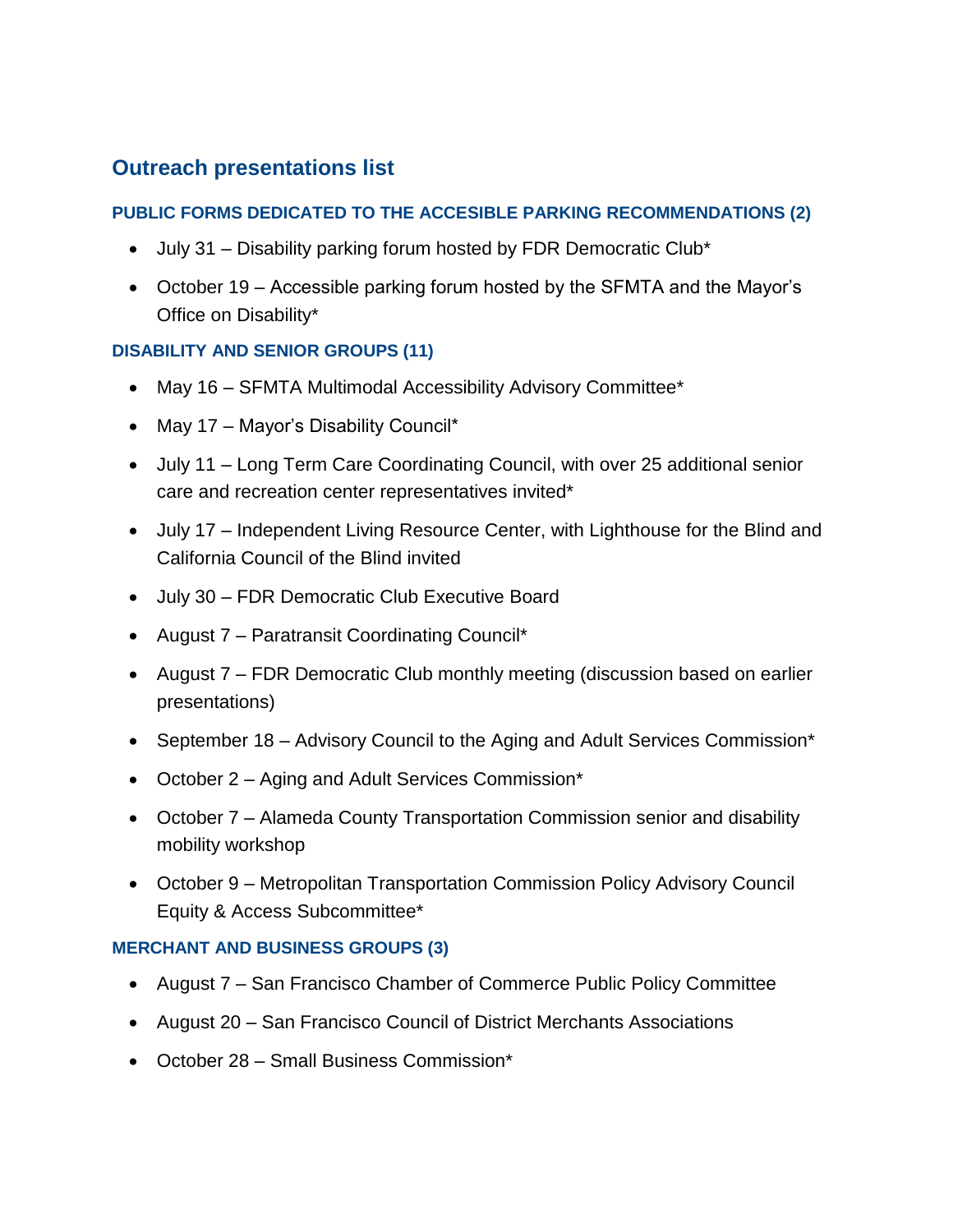#### **TRANSPORTATION AND CITIZENS' ADVISORY GROUPS (5)**

- June 6 SFMTA Citizens' Advisory Council\*
- June 21 SFMTA Board of Directors Policy and Governance Committee\*
- August 21 SPUR Transportation Policy Board
- August 28 San Francisco County Transportation Authority Citizens Advisory Committee\*
- September 11 SPUR lunchtime forum

#### **OTHER GROUPS (3)**

June 14 – League of California Cities Transportation, Communications, and Public Works Policy Committee

November 5 – Chinatown Community Development Center

November 8 – California Public Parking Association 30<sup>th</sup> Annual Conference

November 25 – West of Twin Peaks Central Council

Note that Senior and Disability Action declined a presentation and let us know they are taking a neutral stance on the recommendations. The Chinatown Community Development Center declined a presentation due to their time constraints.

*\*Public meeting including time for public comment and participation. All public meetings posted on [SFMTA.com/parkingaccess](http://www.sfmta.com/parkingaccess) once the final agenda is released, in addition to regular public notices.*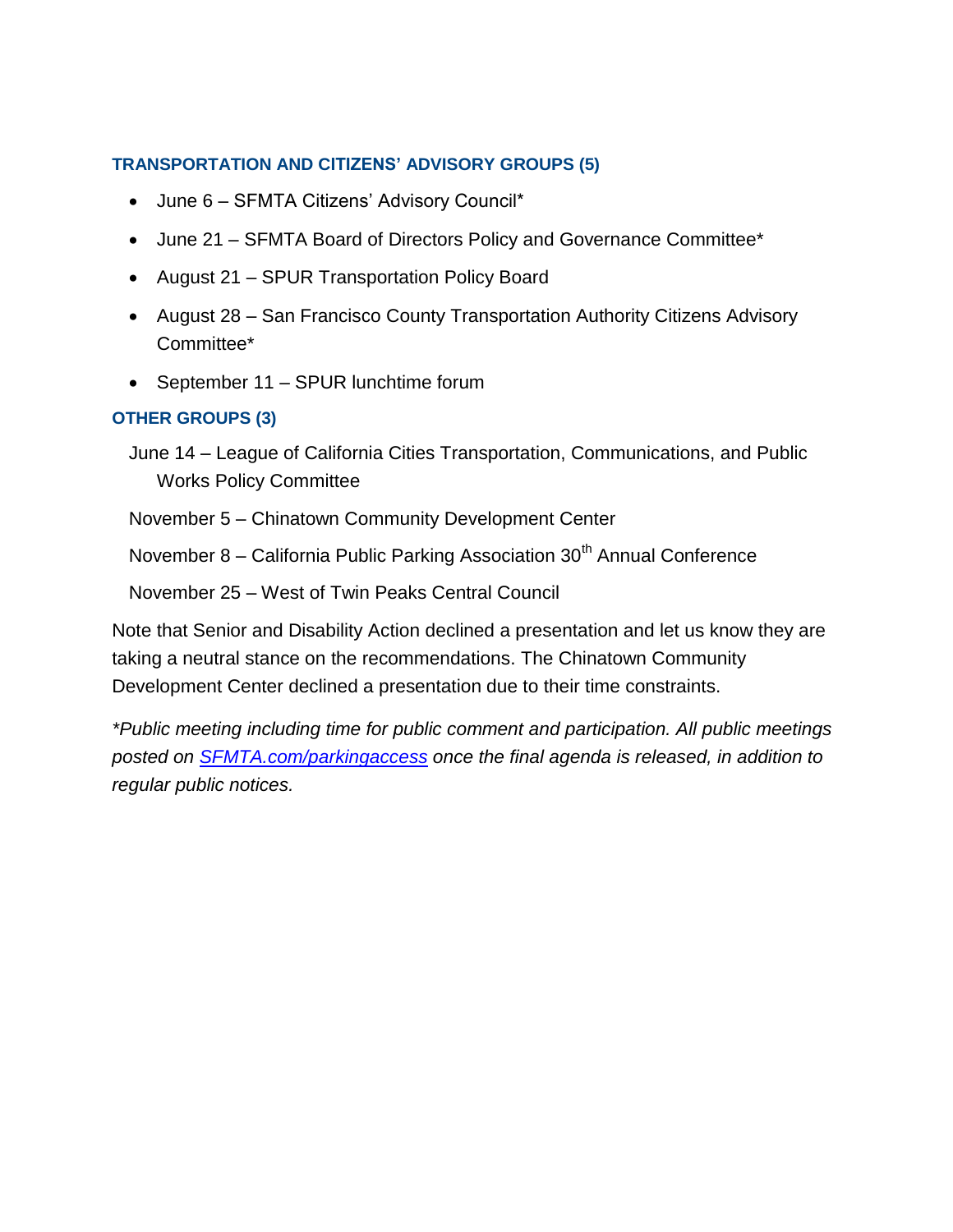# <span id="page-25-0"></span>**Appendix I: Committee meeting schedule**

| Date and time                         | <b>Meeting type</b>   | <b>Meeting purpose</b>                                                                                                                                                                                                                                                                                             |
|---------------------------------------|-----------------------|--------------------------------------------------------------------------------------------------------------------------------------------------------------------------------------------------------------------------------------------------------------------------------------------------------------------|
| Oct. 23, 2012<br>2 p.m. - 4 p.m.      | Full committee        | Introduce participants; set ground rules;<br>explain process and set calendar;<br>background information presentation;<br>stakeholder interview summary; solicit<br>initial response to problem understanding;<br>nominate steering committee members.<br>Agenda (PDF) <sup>14</sup><br><b>Meeting notes (PDF)</b> |
| Nov. 13, 2012<br>10 a.m. - 11:30 a.m. | Steering<br>committee | Develop working relationships within the<br>group; explore findings regarding problem<br>definition; set agenda for next full<br>committee meeting.<br>Agenda (PDF)<br><b>Meeting notes (PDF)</b>                                                                                                                  |
| Nov. 27, 2012<br>2 p.m. - 4 p.m.      | <b>Full committee</b> | Define problems related to accessible<br>parking and explore roots of the problems.<br>Agenda (PDF)<br><b>Meeting notes (PDF)</b>                                                                                                                                                                                  |
| Dec. 11, 2012<br>10 a.m. - 11:30 a.m. | Steering<br>committee | Develop list of criteria to evaluate potential<br>solutions to the problem; set full committee<br>meeting agenda.<br>Agenda (PDF)<br><b>Meeting notes (PDF)</b>                                                                                                                                                    |
| Dec. 18, 2012<br>10 $a.m. - noon$     | <b>Full committee</b> | Finalize criteria to evaluate potential<br>problem solutions; best practices<br>presentation.<br><b>Agenda (PDF)</b><br><b>Meeting notes (PDF)</b>                                                                                                                                                                 |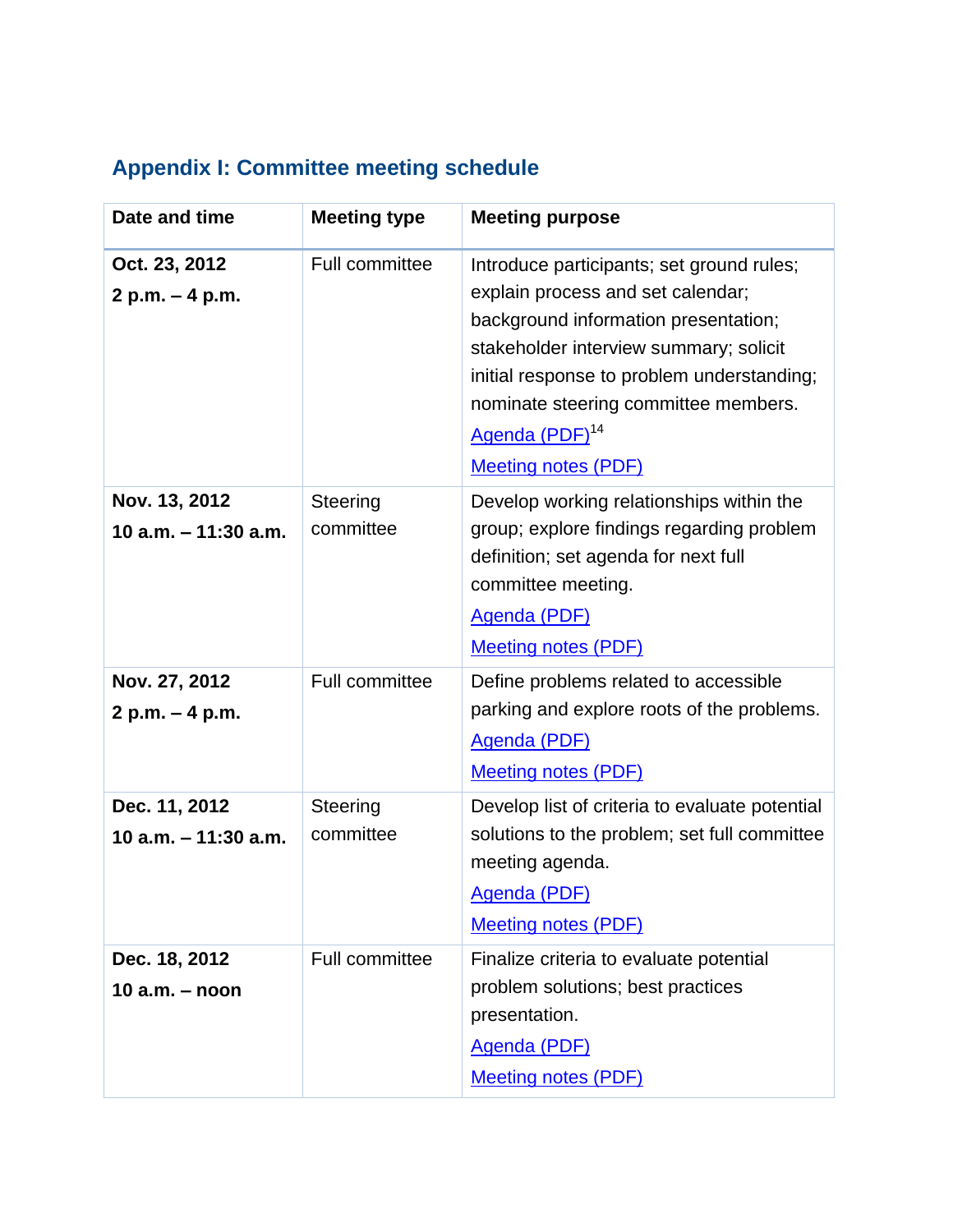| Date and time                          | <b>Meeting type</b>   | <b>Meeting purpose</b>                                                                                                                                                                                                  |
|----------------------------------------|-----------------------|-------------------------------------------------------------------------------------------------------------------------------------------------------------------------------------------------------------------------|
| Jan. 8, 2013<br>10 $a.m. - 11:30 a.m.$ | Steering<br>committee | Develop broad list of policy options to<br>consider for further evaluation; finalize<br>agenda for full committee meeting.<br><b>Agenda (PDF)</b><br><b>Meeting notes (PDF)</b>                                         |
| Jan. 22, 2013<br>10 $a.m. - noon$      | Full committee        | Agree on list of policy options for<br>evaluation according to criteria; clarify<br>process for evaluating policy options and<br>developing final recommendations.<br><b>Agenda (PDF)</b><br><b>Meeting notes (PDF)</b> |
| Feb. 5, 2013<br>10 $a.m. - noon$       | Steering<br>committee | Review and refine policy options<br>discussed at full committee meeting.<br><b>Agenda (PDF)</b><br><b>Meeting notes (PDF)</b>                                                                                           |
| Feb. 26, 2013<br>$10$ a.m. $-$ noon    | <b>Full committee</b> | Review policy options analysis; hone list of<br>policy options for further consideration.<br><b>Agenda (PDF)</b><br><b>Meeting notes (PDF)</b>                                                                          |
| Mar. 12, 2013<br>10 $a.m. - noon$      | Steering<br>committee | Develop recommendations for discussion<br>in final full committee meeting; set final full<br>committee meeting agenda.<br>Agenda (PDF)<br><b>Meeting notes (PDF)</b>                                                    |
| Mar. 26, 2013<br>10 $a.m. - noon$      | <b>Full Committee</b> | Develop final recommendations.<br><b>Agenda (PDF)</b><br><b>Meeting notes (PDF)</b>                                                                                                                                     |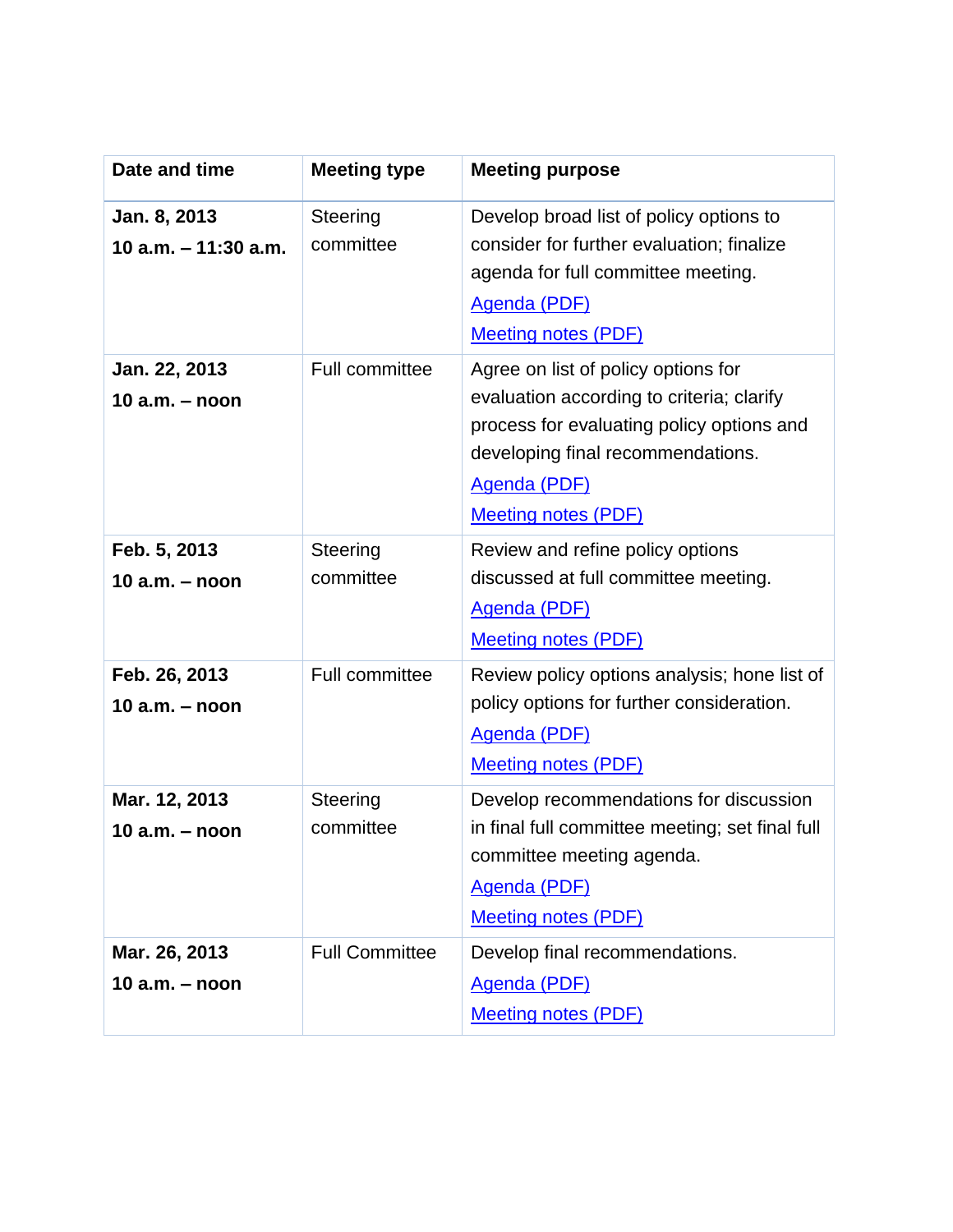## <span id="page-27-0"></span>**Appendix II: Outreach for the Oct. 19 accessible parking forum**

The report below summarizes the outreach efforts conducted for the October 19, 2013, accessible parking forum hosted by the Mayor's Office on Disability and the SFMTA.

#### **OVERVIEW**

The SFMTA and the Mayor's Office on Disability conducted significant outreach for the accessible parking forum, including the following:

- Press release to:
	- $\circ$  ~1,000 reporters (including Chinese & Spanish language news sources)
	- o Thousands of citizens across the region
- Two mailings to the accessible parking mailing list 185 recipients
- Individual emails to leaders of disability, neighborhood, business, and advocacy organizations – 45 organizations
- Mailing to additional community leaders 270 recipients
- Emails and flyers to San Francisco Supervisors all 11 offices
- $\bullet$  Emails to state legislators  $-4$  legislators
- $\bullet$  Flyers distributed to libraries, senior centers, etc.  $-200$  flyers
- Web updates

This outreach resulted in the following known coverage:

- $\bullet$  TV news coverage  $-1$
- Organizations that shared the event information with their members 14
- $\bullet$  Blog posts about the event-8

#### **ORGANIZATIONS THAT SHARED ANNOUNCEMENT**

We cannot be aware of each and every forum posting or news announcement, but we are aware of the following groups who shared the announcement at our request:

• Mayor's Office on Disability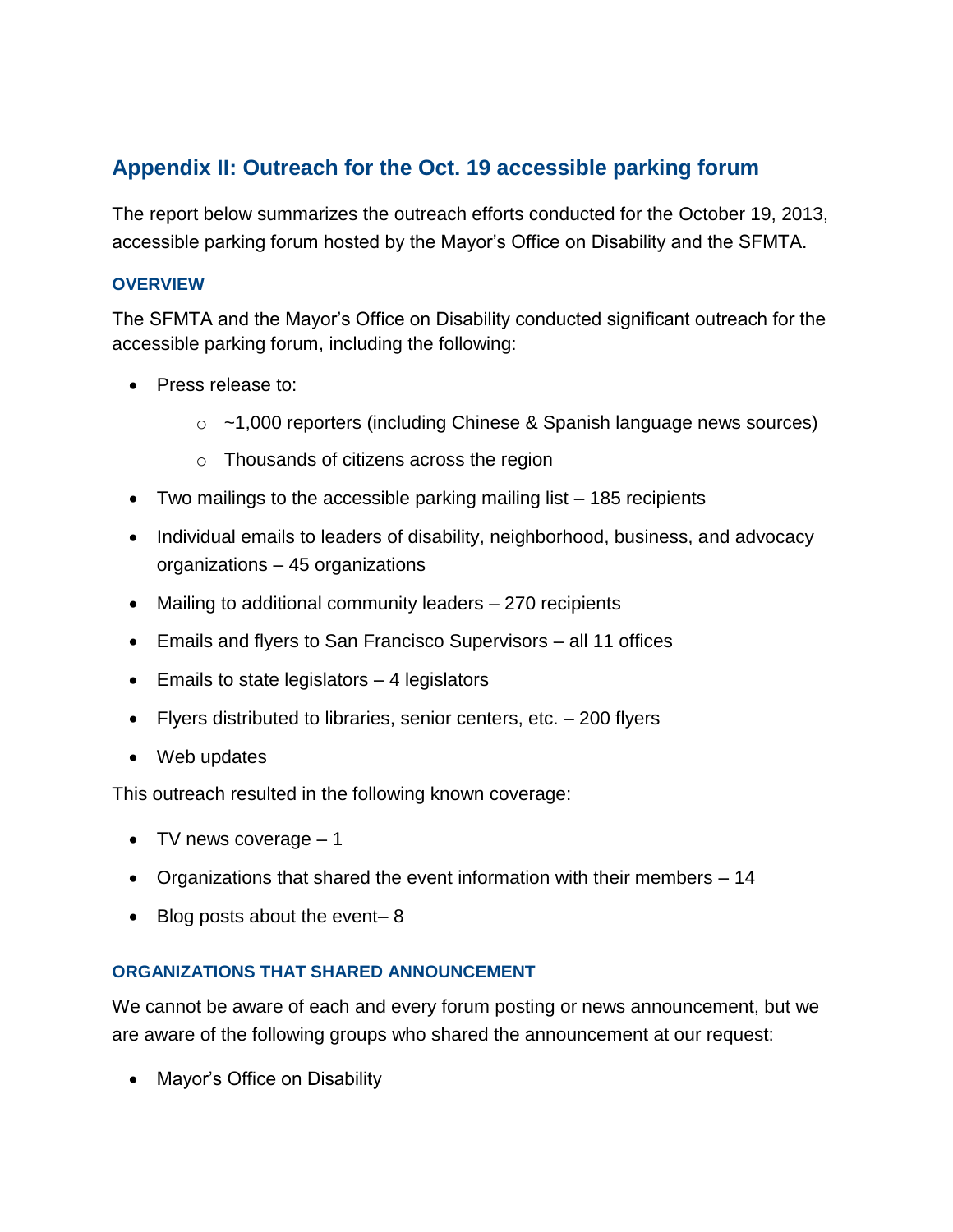- Independent Living Resource Center of San Francisco
- SFMTA Multimodal Accessibility Advisory Committee
- Paratransit Coordinating Council
- Support for Families of Children with Disabilities
- Designing Accessible Communities
- Californians for Disability Rights
- San Francisco County Transportation Agency
- South Beach Rincon Hill Community Association + Portside Building
- Planning Association for the Richmond
- Friends of Noe Valley
- Council of District Merchants Association
- Chamber of Commerce
- Mayor's office of Economic & Workforce Development
- Building Owners & Managers Association of San Francisco
- SF Bicycle Coalition (28,000 emails)
- Walk SF

#### **BLOG/NEWS COVERAGE**

- KCBS
- Independent Living Resource Center website
- SF Streetsblog
- Planning Association for the Richmond website
- Friends of Noe Valley website
- San Francisco FYI political blog
- Eastern Neighborhoods United Front (ENUF) blog
- Building Owners & Managers Association of San Francisco website and blog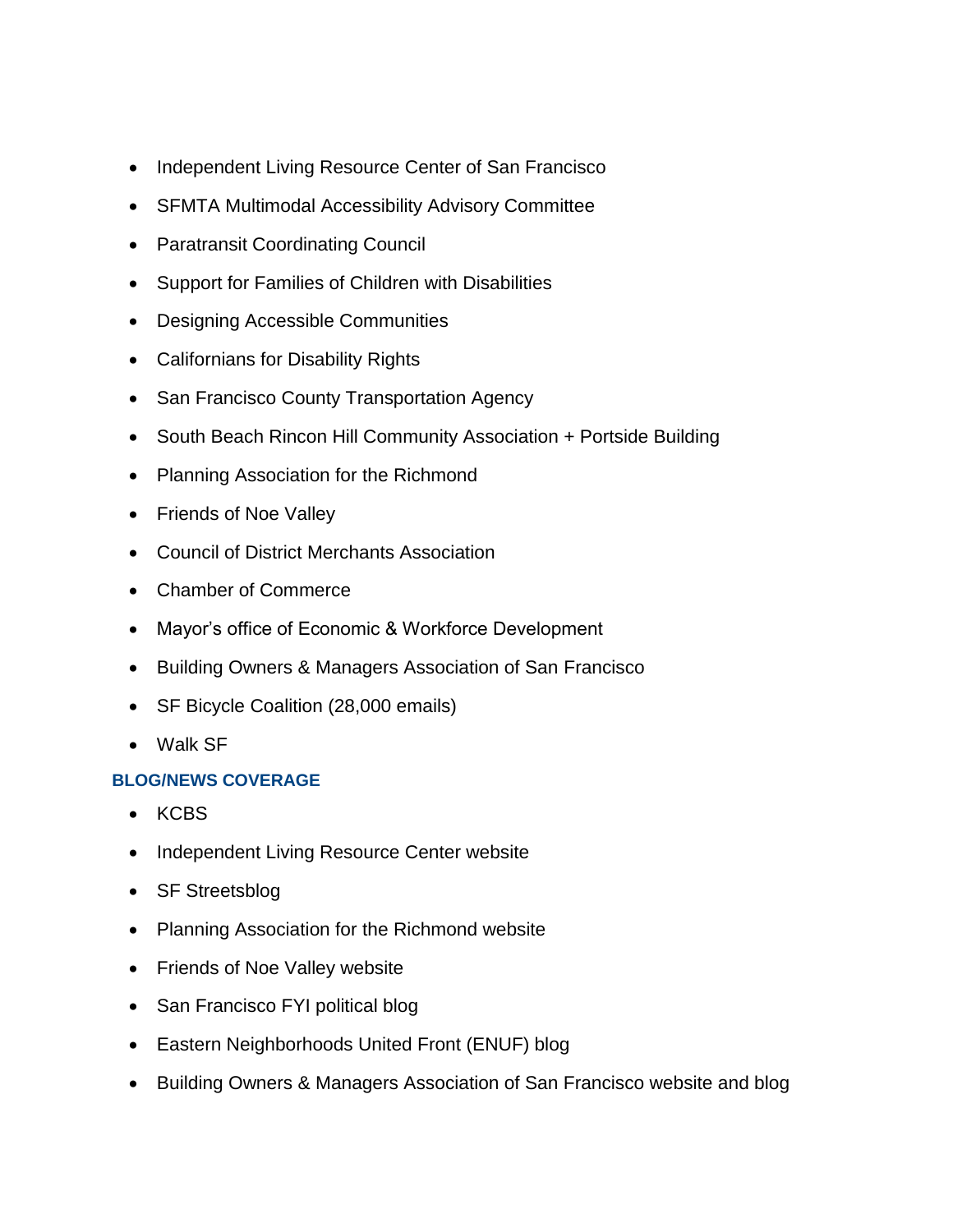• San Francisco Bicycle Coalition website

#### **GROUPS EMAILED**

#### **Disability/Senior groups (22)**

- Access Northern California
- Advisory Council to the Aging and Adult Services Commission
- AIDS Legal Referral Panel
- Disability Rights California
- Disability Rights Education and Defense Fund
- Designing Accessible Communities
- Golden Gate for Seniors
- Long Term Care Coordinating Council
- Lighthouse for the Blind
- Independent Living Resource Center
- Institute on Aging
- SFMTA Multimodal Accessibility Advisory Committee
- Multiple Sclerosis Society of Oakland
- Paratransit Coordinating Council
- SFSU Students with Disabilities
- SD Action
- Self Help for the Elderly
- Support for Families of Children with Disabilities
- San Francisco Commission on Aging and Adult Services Commission
- SF County Transportation Authority Citizen Advisory Committee
- Swords to Plowshares
- Sutter Care at Home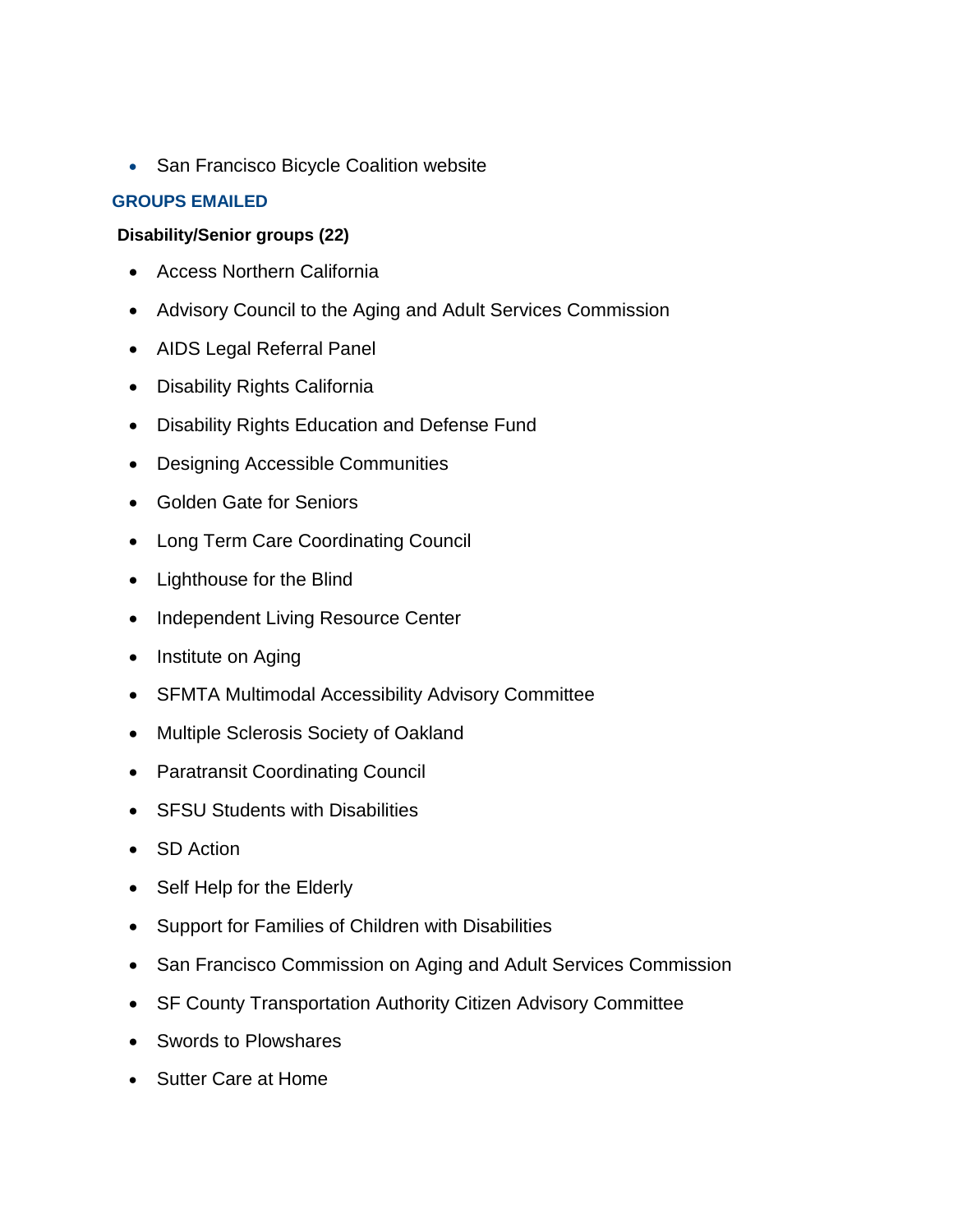#### **Merchant and business groups (48)**

- Small Business Commission
- Asian Business League of San Francisco
- Building Managers & Owners Association (BOMA)
- Clement Street Merchants Association
- Council for District Merchants
- Fillmore Merchants Association
- Fisherman's Wharf Community Benefit District
- Inner Sunset Merchants Association
- Glen Park Merchants Association
- Golden Gate Business Association
- Greater Geary Merchants
- Hayes Valley Merchant Association
- Japantown Merchants Association
- Judah Merchants Association
- Laurel Village Merchants Association
- Lower 24<sup>th</sup> Street Merchants
- Lower Haight Merchants Association
- Mayor's office on Economic and Workforce Development
- Marina Merchants Association
- Merchants of Upper Market & Castro
- Mid-Divisadero Merchants Association
- Mission Merchant Association
- Mission Economic Development Association
- National Association of Women Business Owners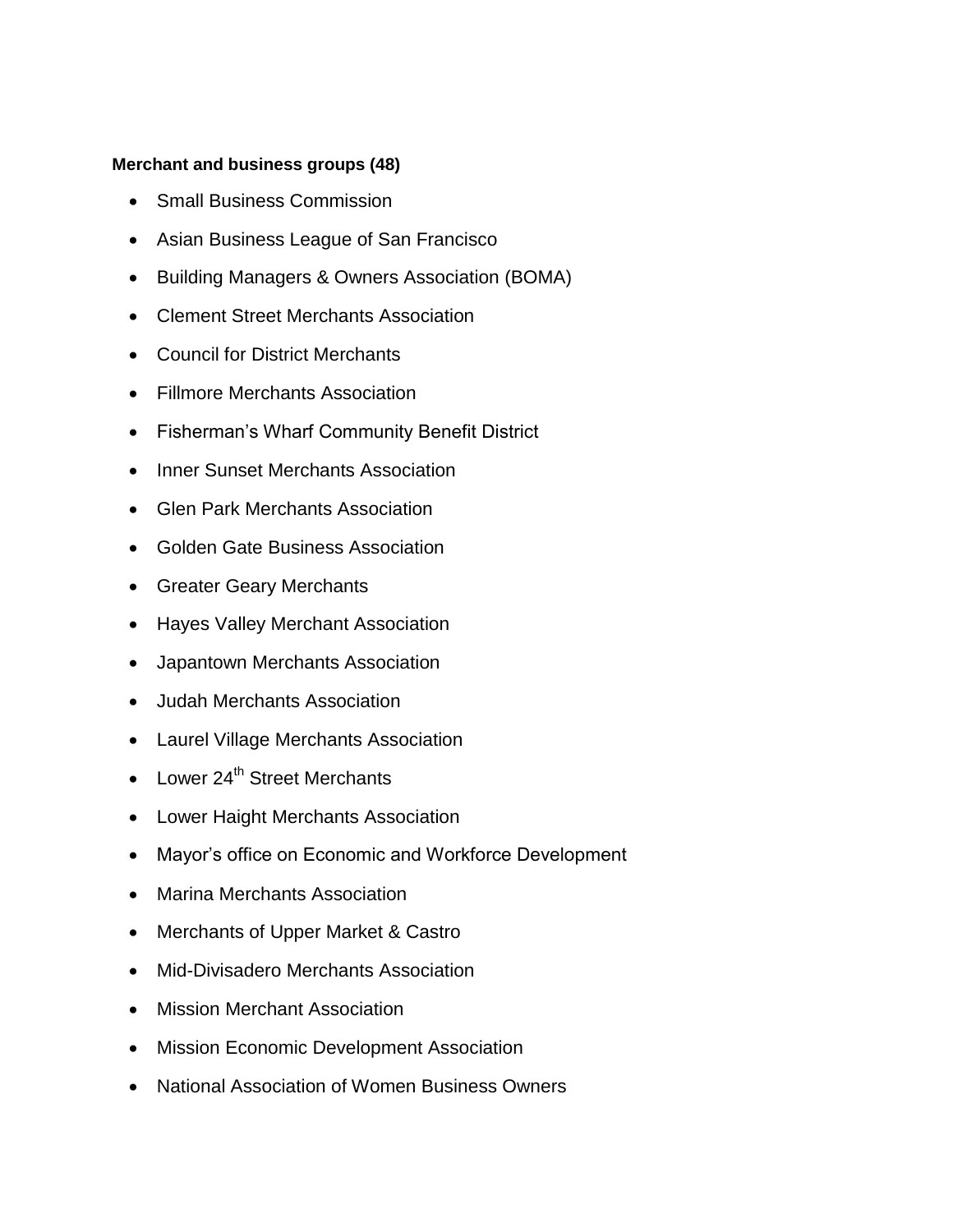- Noe Valley Merchants Association
- Noriega-Lawton Merchants Association
- North East Mission Business Association (NEMBA)
- North Beach Chamber of Commerce
- Outer Mission Merchants and Residents Association
- Outer Sunset Merchants Association
- Parkside Taraval Merchants Association
- Polk Street Merchants Association
- Potrero Hill Association of Merchants and Businesses
- Renew SF
- Sacramento Street Merchants Association
- San Bruno/Ocean Avenue Merchants
- South Beach Mission Bay Business Association
- South of Market Merchants
- San Francisco Convention and Visitors Bureau
- Small Business California
- Small Business Network
- Small Business Advisory Council
- San Francisco Renaissance Entrepreneurship Center
- Chamber of Commerce
- The union Street Association
- Union Square Association
- West Portal Merchants Association
- Tenderloin Merchants Association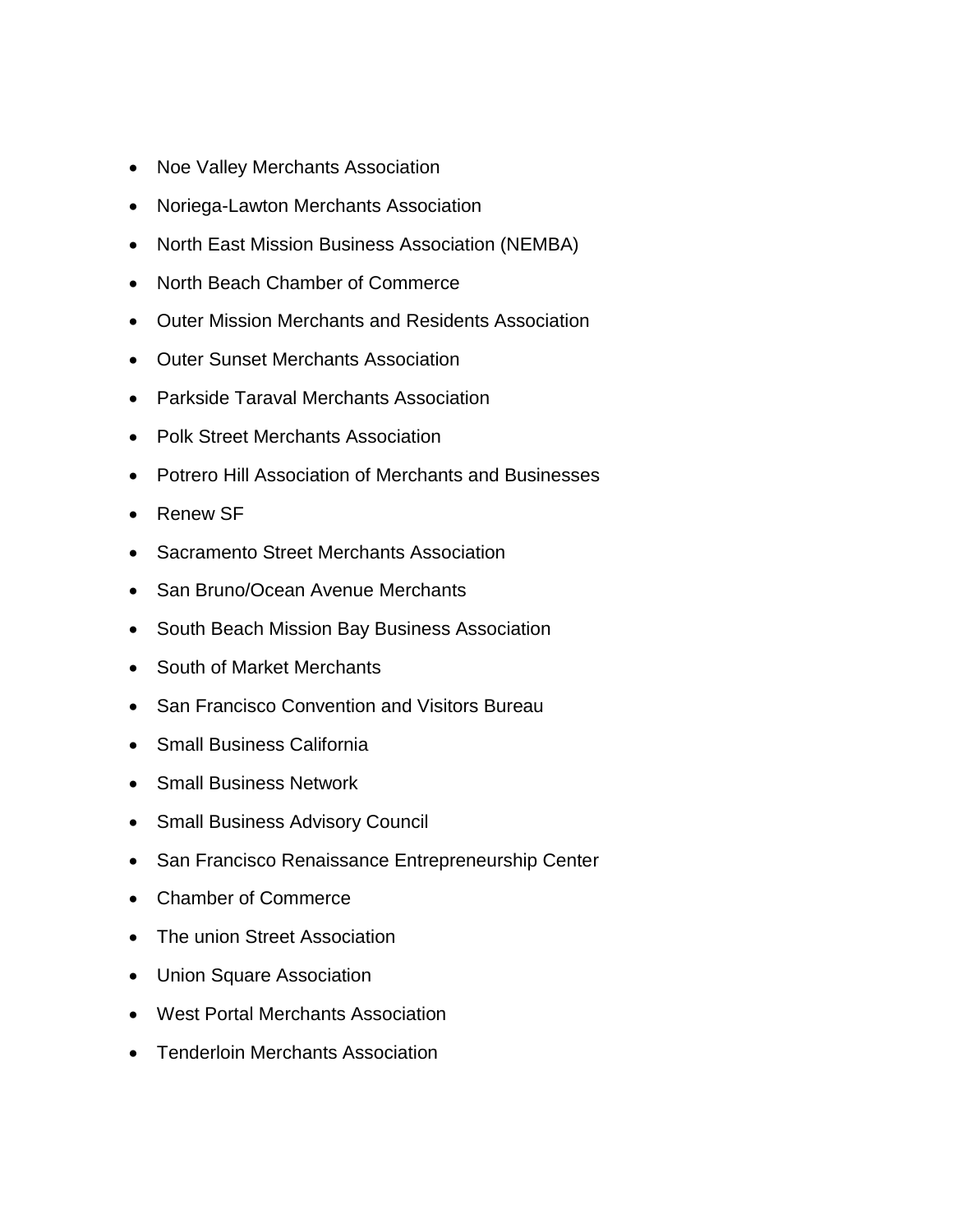#### **People of color community groups (11)**

- Asian Neighborhood Design
- Black Coalition on AIDS
- Chinese Chamber of Commerce
- Chinatown Merchants Association
- Chinatown Community Development Corporation
- Chinese for Affirmative Action
- Chinatown Alleyway Improvement Association
- Japanese Community Center
- Japanese Community Youth Council
- PODER
- La Casa de las Madres

#### **Neighborhood groups (70)**

- 16th Street/North Mission Association
- 37th Avenue SAFE Neighborhood Watch
- Alamo Square Neighborhood Association
- Balboa Terrace Homes Association
- BAYCAT
- Bayview Hill Neighborhood Assn.
- Buena Vista Neighborhood Association
- Cathedral Hill/Van Ness Neighborhood Association
- Cayuga Improvement Association
- Central Waterfront Citizens Advisory Committee
- Coalition for SF Neighborhoods
- Cole Valley Improvement Association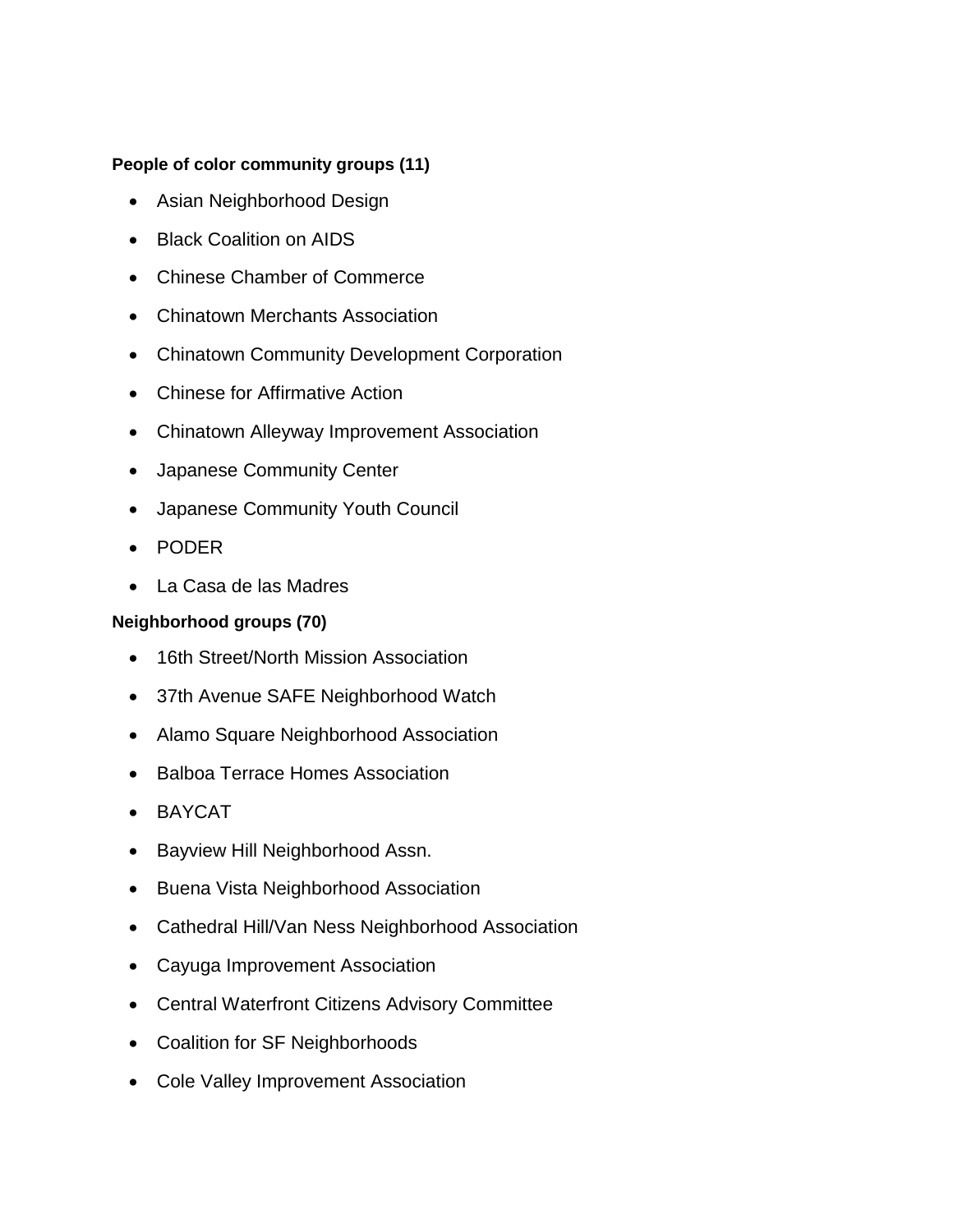- Corbett Height Neighbors
- Cow Hollow Association
- Dolores Heights Design Review Committee
- Dolores Heights Improvement Club
- Duboce Triangle Neighborhood Association
- Eastern Neighborhoods Citizen Advisory Committee
- ENCORE(Bernal Heights Neighborhood Center)
- Excelsior Action Group (EAG)
- Forest Knolls Neighborhood Organization
- Forest Hill Association
- Francisco Heights Civic Association
- Friends of Duboce Park (FDP)
- Friends of McLaren Park
- Friends of Mountain Lake Park
- Friends of Noe Valley
- Golden Gate Valley Neighborhood Association
- Greater West Portal Neighborhood Association
- Glen Park Neighbors
- Glen Park Association
- Haight Ashbury Improvement Association
- Haight Ashbury Neighborhood Council
- **Hayes Valley Neighborhood Association**
- Ingleside Terraces Homes Assoc.
- Japantown Taskforce
- Jordan Park Improvement Association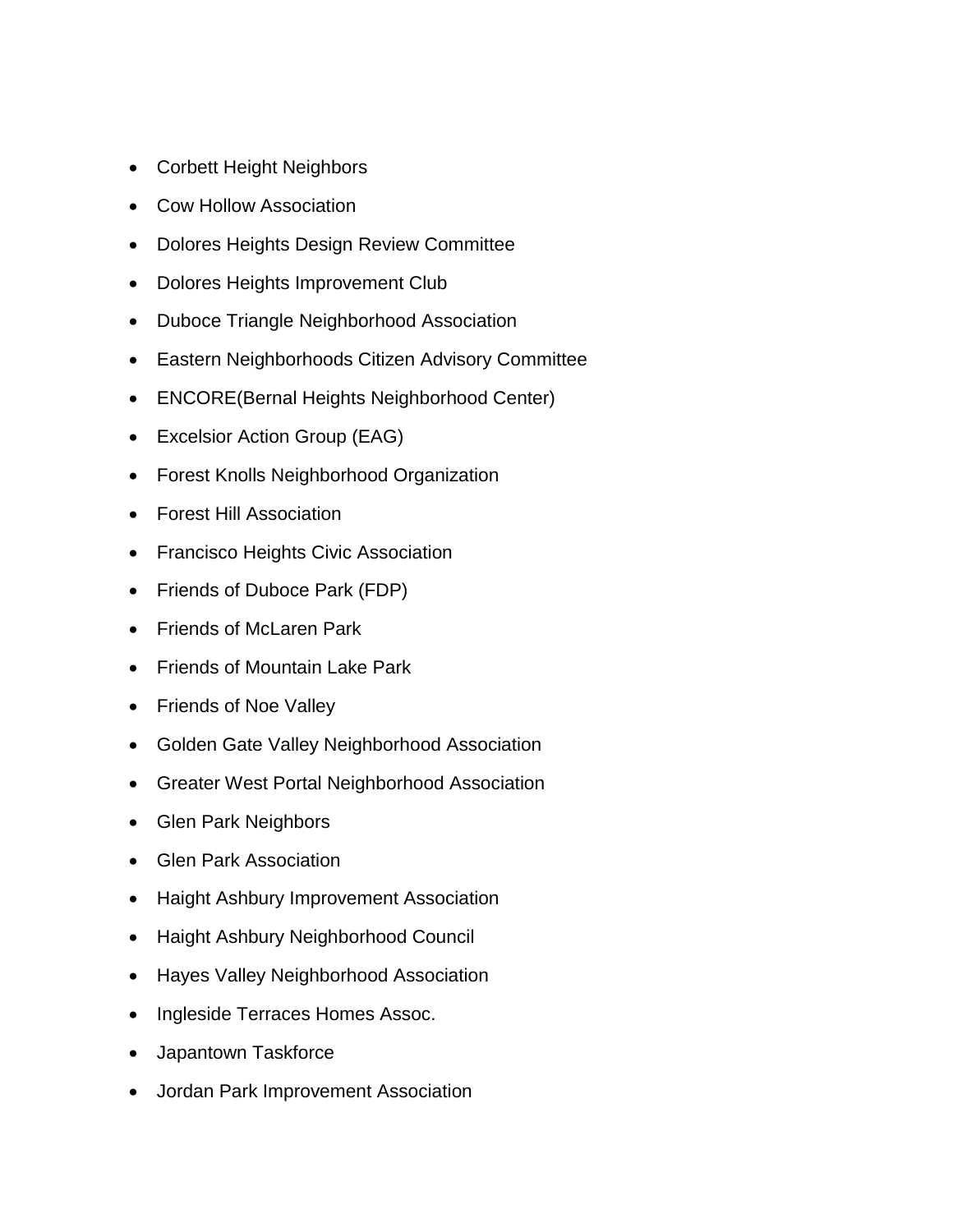- Julian Neighbors
- La Playa/Great Highway Neighborhood Watch
- La Raza Information Center
- Lakeside Property Owners Association
- Liberty Hill Residents Association
- Lincoln Park Homeowner's Association
- LMNOP Neighbors
- Lower Haight Neighborhood Organization
- Lower Polk Neighbors & Merchants
- Madrina Group
- Marina Community Association
- Marina Neighborhood Association
- Middle Polk Neighborhood Association
- Mission Dolores Neighborhood Association
- Miraloma Park Improvement Club
- Monterey Heights Homes Association
- Natoma Street Neighborhood Group
- Neighborhood Empowerment Network
- Neighbors of Ardenwood
- New Mission Terrace Improvement Association
- Ninth Avenue Neighbors
- Nob Hill Association
- Noe Valley Neighbors
- North of Panhandle Neighborhood Association (NOPNA)
- North Mission Neighborhood Alliance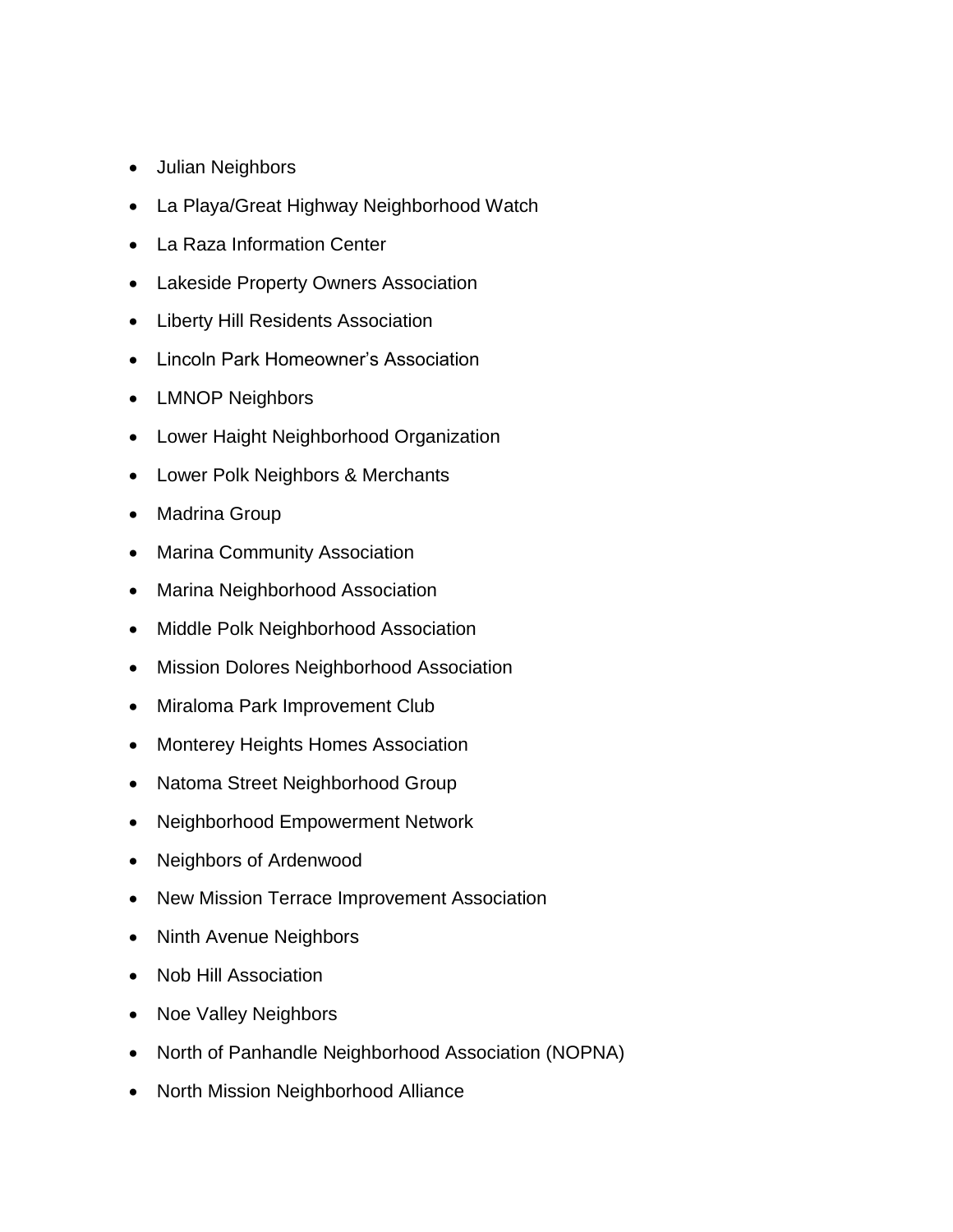- North West Bernal Alliance
- OMI Excelsior Beacon Center
- Outer Mission Residents Association
- Pacific Avenue Neighborhood Association
- Pacific Heights Resident's Association
- PANA(Pacific Avenue Neighborhood Association)
- People of Parkside/Sunset
- Pinelake Park Neighborhood Association
- Planning Association for the Richmond (PAR)
- Pond and Prosper Block Association
- Potrero Boosters
- Potrero Hill Neighborhood House
- POWER Bayview
- Residents of the Southeast Sector (ROSES)
- Richmond Community Association
- Richmond Village Beacon Center
- Russian Hill Improvement Association
- Russian Hill Neighbors
- St. Francis Homes Association
- SHARP-Sunset Heights Responsible
- SOMA Leadership Council
- SOMPAC
- South of Market Cultural Center (SOMARTS)
- South of Market Foundation
- South Beach/Rincon Hill Community Association (400 emails)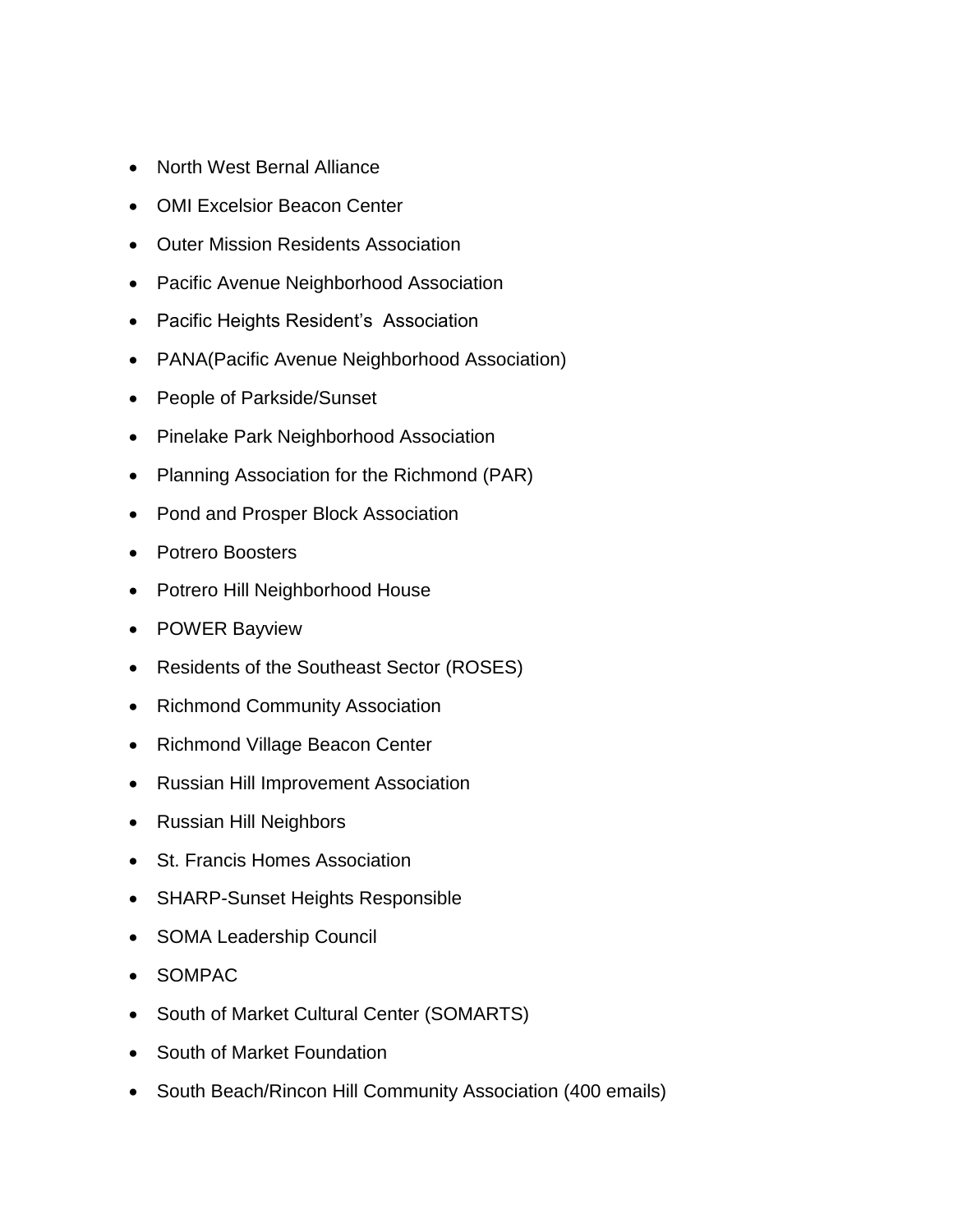- Sunset District Neighborhood Coalition
- Sunset-Parkside Education and Action Committee (SPEAK)
- Sunnyside Neighborhood Assoc.
- Twin Peaks Improvement Association
- Visitacion Valley Meetings List
- West of Twin Peaks Central Council
- West Portal Avenue Association
- Westside Neighbors to End Homelessness
- Westwood Highlands Association
- Westwood Park Association
- Yerba Buena Alliance

#### **Transportation advocacy groups (4)**

- SF Bicycle Coalition
- SPUR
- Transit Riders Union
- Walk SF

#### **Elected officials**

- San Francisco Supervisors all 11 offices
- Mayor Ed Lee
- State Legislators
	- O Leland Yee
	- O Mark Leno
	- O Tom Ammiano
	- O Phil Ting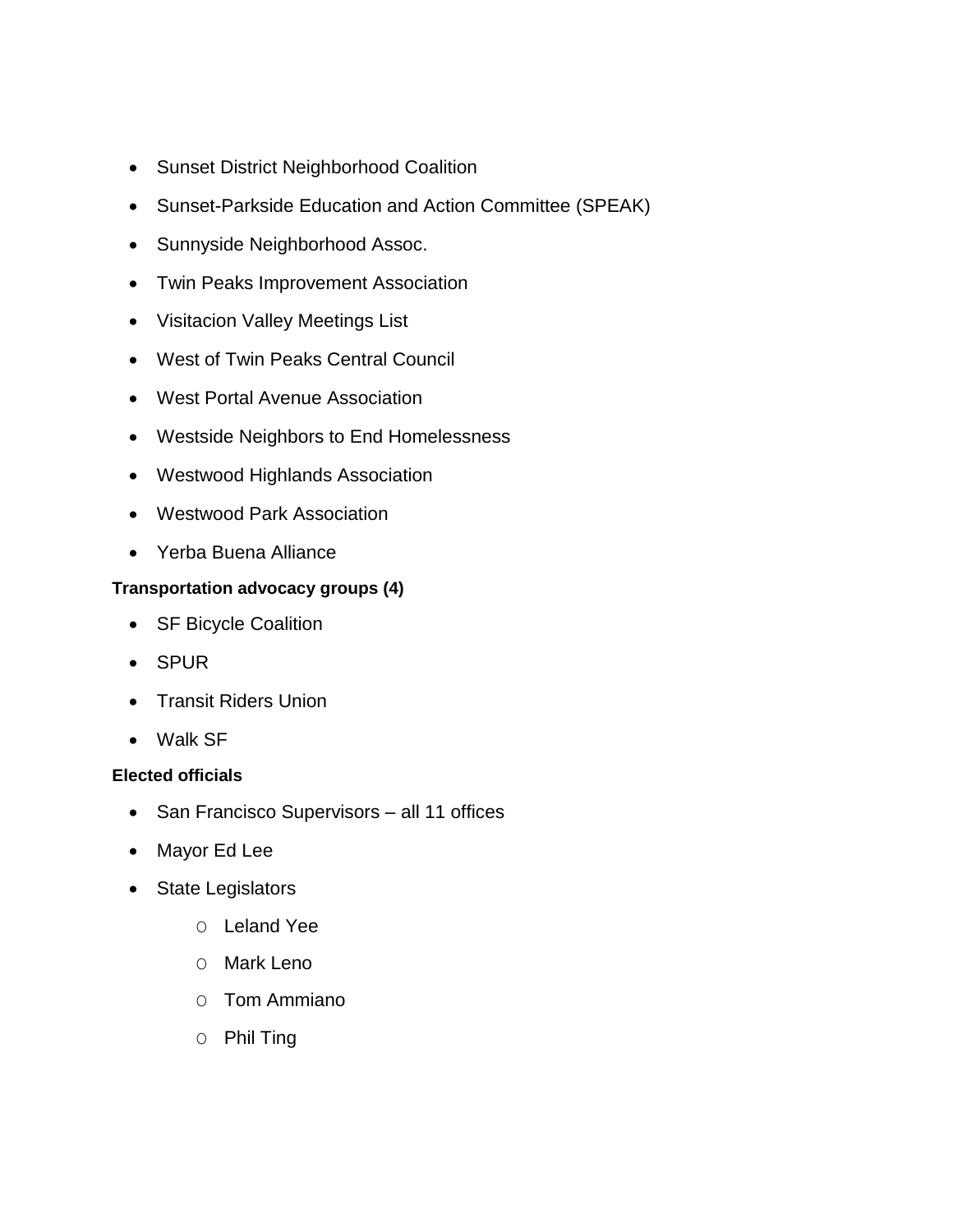#### **FLYERS**

In addition to electronic media outreach we distributed approximately 200 flyers to nearly 20 locations. When we flyered these locations we also left flyers on the windshields of cars parked nearby with disabled placards.

- Independent Living Resource Center
- City hall/ Supervisors offices
- Main Library
- Chinatown Library
- Mission Library
- SPUR
- Women's Building
- Richmond Senior Center
- Western Addition Senior Center
- Kimochi Senior Center
- Veterans Equity Center
- Korean Center, Inc.
- Manilatown Senior Center
- Lighthouse for the Blind & Visually Impaired
- YMCA Mission senior center
- Women's Building
- Capp Street Senior Center
- Bike Share Open House @ The LGBTQ center (10/16/2013)
- Planning Association for the Richmond meeting (10/16/2013)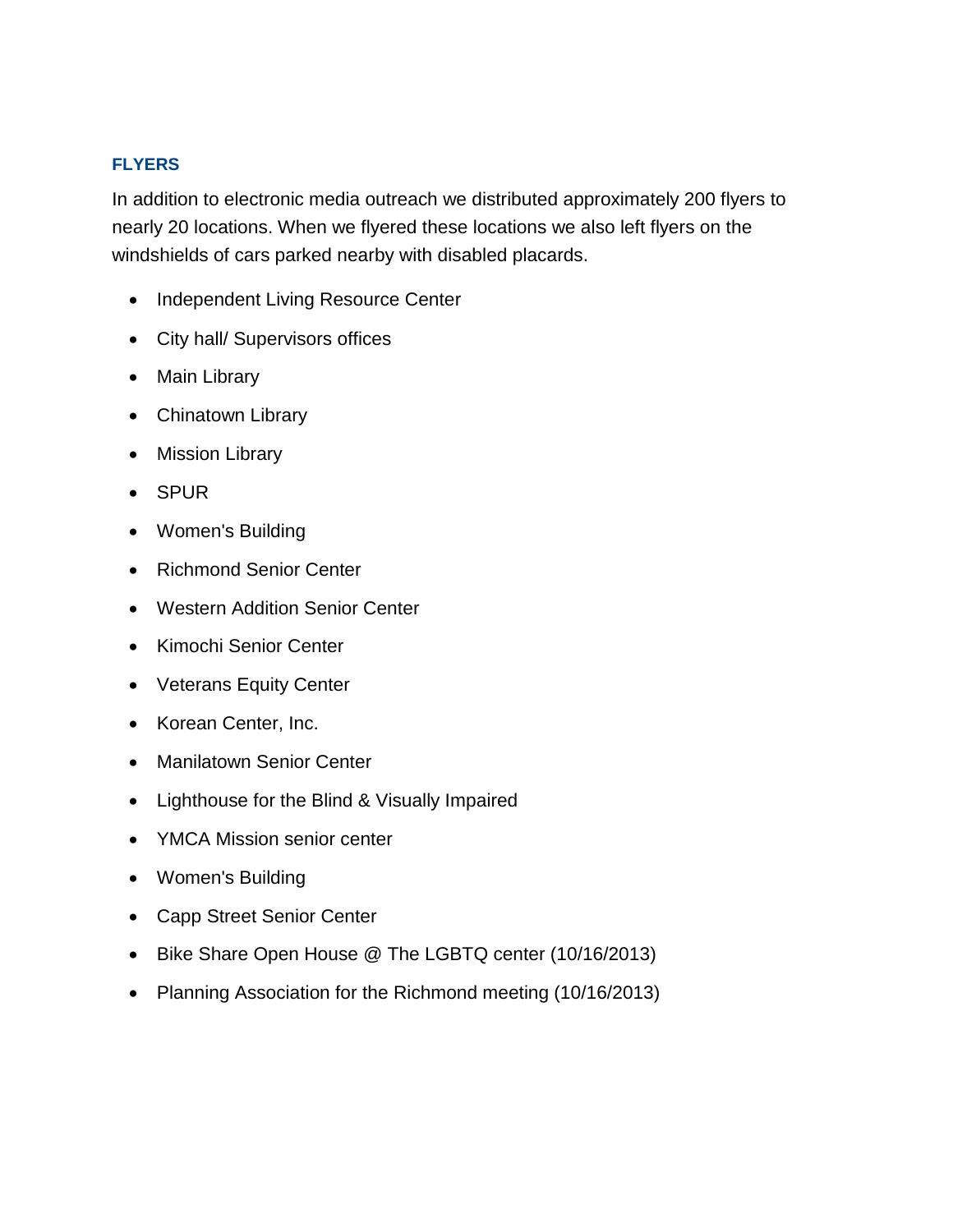$\overline{a}$  $1$  Accessible parking background information:

[http://www.sfmta.com/sites/default/files/projects/accessible\\_parking\\_overview\\_web.pdf](http://www.sfmta.com/sites/default/files/projects/accessible_parking_overview_web.pdf)

<sup>2</sup> Blue zones overview: [http://sfpark.org/wp-content/uploads/2012/11/20121107-Blue](http://sfpark.org/wp-content/uploads/2012/11/20121107-Blue-zone-overview.pdf)[zone-overview.pdf](http://sfpark.org/wp-content/uploads/2012/11/20121107-Blue-zone-overview.pdf)

<sup>3</sup> Blue zone locations map:<http://sfpark.org/resources/disabled-parking-census-map/>

<sup>4</sup> Disabled parking placards and license plates overview: [http://sfpark.org/wp](http://sfpark.org/wp-content/uploads/2012/11/Disabled-placard-overview2.pdf)[content/uploads/2012/11/Disabled-placard-overview2.pdf](http://sfpark.org/wp-content/uploads/2012/11/Disabled-placard-overview2.pdf)

<sup>5</sup> Disability, low income status, and car availability statistics overview: <http://sfpark.org/wp-content/uploads/2012/11/20121107-Disability-statistics-overview.pdf>

<sup>6</sup> New blue zone request form instructions: [http://sfmta.com/services/streets](http://sfmta.com/services/streets-sidewalks/installation-requests/new-color-curb)[sidewalks/installation-requests/new-color-curb](http://sfmta.com/services/streets-sidewalks/installation-requests/new-color-curb)

 $7$  California DMV disabled parking placard application: <http://apps.dmv.ca.gov/forms/reg/reg195.pdf>

<sup>8</sup> Accessible parking policies and practices in other jurisdictions- document: [http://www.sfmta.com/sites/default/files/projects/Research%20and%20analysis-](http://www.sfmta.com/sites/default/files/projects/Research%20and%20analysis-%20accessible%20parking%20practices%20peer%20review.pdf) [%20accessible%20parking%20practices%20peer%20review.pdf](http://www.sfmta.com/sites/default/files/projects/Research%20and%20analysis-%20accessible%20parking%20practices%20peer%20review.pdf)

 $9$  Interviews with advocates and staff in other jurisdictions: [http://www.sfmta.com/sites/default/files/projects/Research%20and%20analysis%20-](http://www.sfmta.com/sites/default/files/projects/Research%20and%20analysis%20-%20peer%20interviews.pdf) [%20peer%20interviews.pdf](http://www.sfmta.com/sites/default/files/projects/Research%20and%20analysis%20-%20peer%20interviews.pdf)

 $10$  Accessible parking policies and practices in other jurisdictions- presentation: [http://sfpark.org/wp-content/uploads/2013/01/Accessible-parking-policies-in-other](http://sfpark.org/wp-content/uploads/2013/01/Accessible-parking-policies-in-other-jurisdictions1.pdf)[jurisdictions1.pdf](http://sfpark.org/wp-content/uploads/2013/01/Accessible-parking-policies-in-other-jurisdictions1.pdf)

<sup>11</sup> Policy options analysis:

[http://www.sfmta.com/sites/default/files/projects/Research%20and%20analysis-](http://www.sfmta.com/sites/default/files/projects/Research%20and%20analysis-%20accessible%20parking%20policy%20options%20evaluation.pdf) [%20accessible%20parking%20policy%20options%20evaluation.pdf](http://www.sfmta.com/sites/default/files/projects/Research%20and%20analysis-%20accessible%20parking%20policy%20options%20evaluation.pdf)

<sup>12</sup> March 26 Accessible Parking Policy Advisory Committee meeting notes: [http://sfpark.org/wp-content/uploads/2013/05/20130515-March-26-full-committee-mtg](http://sfpark.org/wp-content/uploads/2013/05/20130515-March-26-full-committee-mtg-notes-Accessible-Parking-Policy-Advisory-Committee1.pdf)[notes-Accessible-Parking-Policy-Advisory-Committee1.pdf](http://sfpark.org/wp-content/uploads/2013/05/20130515-March-26-full-committee-mtg-notes-Accessible-Parking-Policy-Advisory-Committee1.pdf)

<sup>13</sup> Overview of blue zone placement guidelines: [http://sfpark.org/wp](http://sfpark.org/wp-content/uploads/2012/11/20121107-Blue-zone-overview.pdf)[content/uploads/2012/11/20121107-Blue-zone-overview.pdf](http://sfpark.org/wp-content/uploads/2012/11/20121107-Blue-zone-overview.pdf)